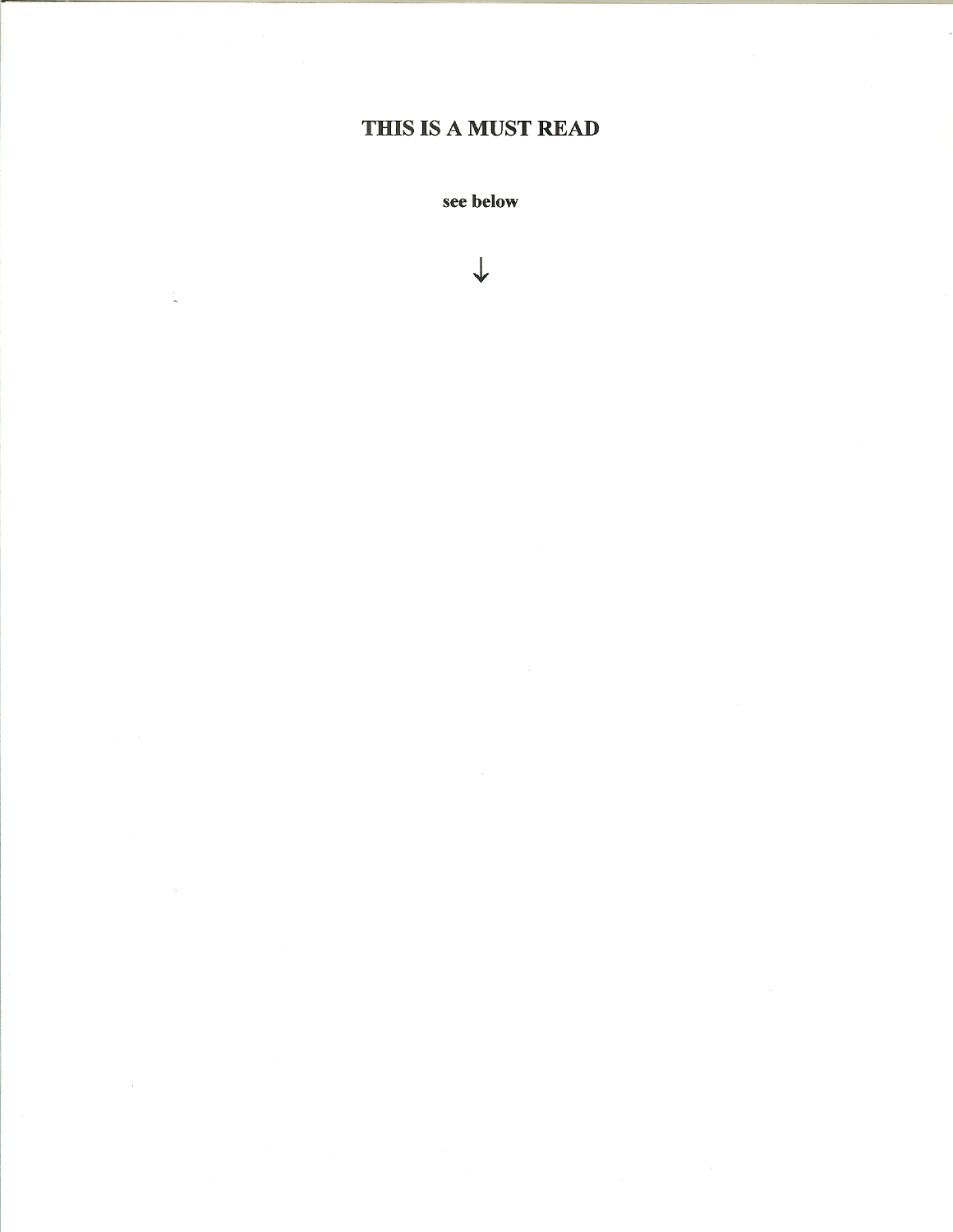#### **THE MATRIX AND THE U. S. CONSTITUTION By: no name (hidden for his safety)**

#### **INTRODUCTION:**

**During my twelve years service as a Judge, I always insisted on the truth and placed justice above law and order! I could have prepared this article indicia of a research paper however; people tend to lose interest when articles of this nature become too technical. Science has taught us that, "For every action there is a positive reaction!" If your life on earth resembles a Matrix, it is because you're seeing things for the first time, with eyes wide open, but you feel confused! That feeling of confusion is appropriate because the information you are now digesting, contradicts much of the information you have been spoon fed throughout your life! I named this paper after the movie "The Matrix," written by the Wachowsi brothers. After reading this, watch the movie and you will notice many similarities.** 

**In 2002, my brother ran into a problem with the IRS and to help him out, I began to research the Tax Code. One thing led to another and suddenly I was uncovering information about our government, which was directly in conflict with the U. S. Constitution and what I have been led to believe throughout my life. In time I began to interface with people from every state in the Republic, who was doing the same thing I was doing; some for the same reason and others for different reasons. We began to trade our research and the facts I uncovered was totally in contradiction to the history of America, which had been taught to us in public school and the principals of law, I had absorbed during my service as a Judge. I began to assist people to prepare and file suits in the courts and I filed several of my own. At one point, because of the information I'm about to provide to you; I became extremely depressed. After about three months, I eventually shook it off and continued on with my research.** 

**My hope in writing this is to help you, the reader, make sense of it all, which will require you to wash your mind clean of the brainwashing you were subjected to by our government, our government controlled public schools and church's and reeducate yourself. When you understand the actions, the reactions will make sense, and it should anger you! Eventually, you will have a choice to make; a choice that will define: "How to survive life in, The Matrix?" In 'The Matrix' nothing is real however, your mind has been conditioned to believe it is real! The Matrix is far too big to defeat; no one can escape it, and we haven't the means or intelligence to beat those in control! Through my research, I discovered that America is a society of functional illiterates! I remind you that this is not my opinion, I'm just the messenger!**

**The people in charge of the Matrix represent the most powerful and intelligent humans on earth. When gifted children appear in the public schools of the world, they are courted with scholarships, money and eventually memberships into secret societies! They will be introduced to very persuasive intellectuals, who will convince**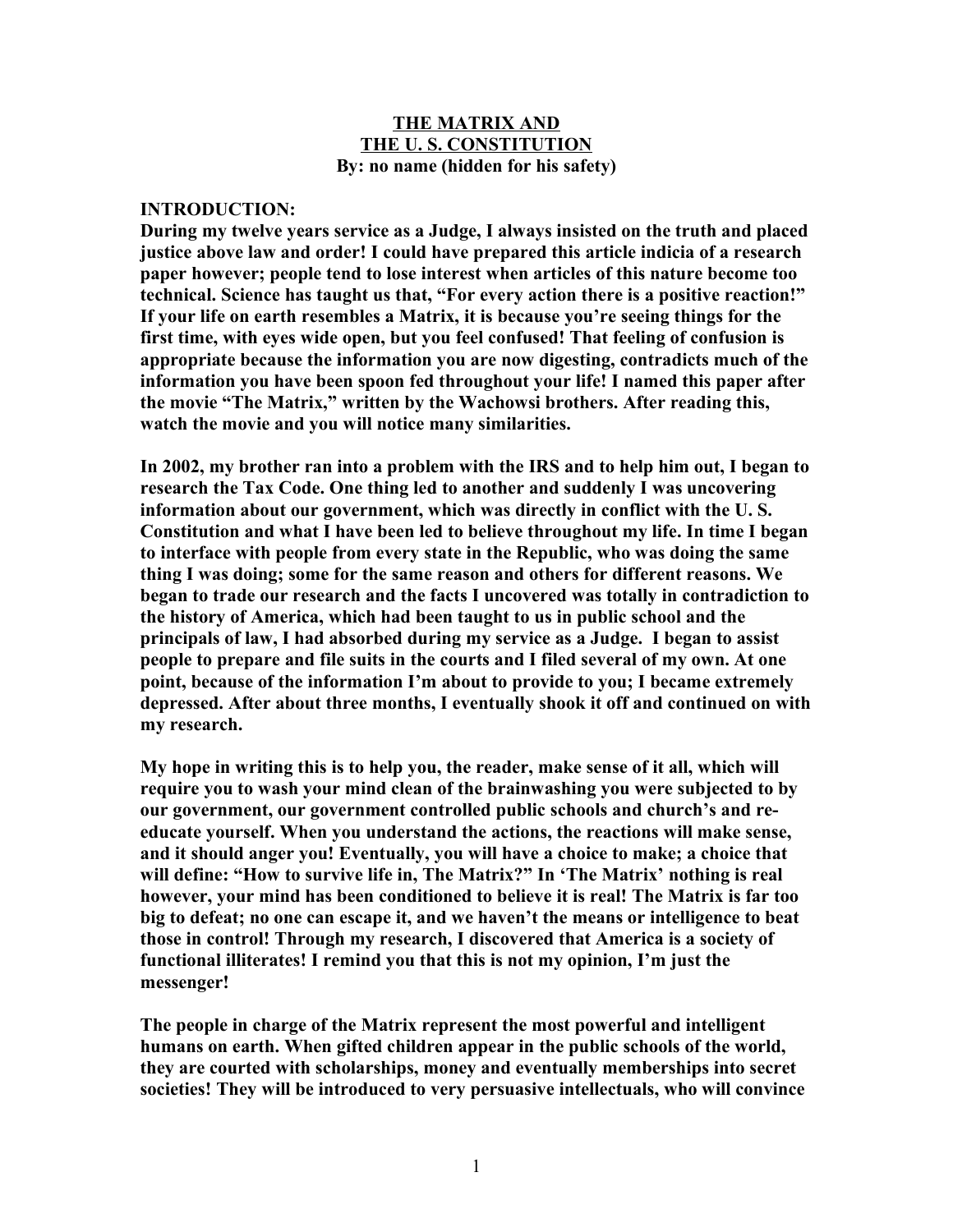**these young gifted people, that it is their place and duty to be a part of the elite who rule the worlds population, because the rest of the worlds population are too stupid to make decisions for themselves (their comment - not mine)! When the "New World Order" is officially and openly in control, only the extremely intelligent will be allowed to propagate. Everyone else will be sterilized or murdered through staged pandemics, used to eliminate excessive populations! Every Foreign Revolution, the World Wars, the Depression, Prohibition, Korea, Vietnam, the Middle East conflict and the Influenza Epidemic during World War I; was planned and orchestrated by these people!**

**Many early writers researched much of this history and were forced to fund their own publication and the distribution of their work. Most never received the acclaim they deserved, and never knew our government was responsible for their failures! I am prepared to supply anyone interested with mounds of research in support of what I have written herein!**

**When I've conveyed parts of this information in court documents, the opposition's** lawyer, responds to their clients that, "I'm just crazy," and if the judge is within ear**shot of that comment, he will nod his head in judicial agreement! Well, I guess that caps it! If a lawyer and a lawyer judge, both contend that I am crazy, then I must be crazy! They wouldn't lie to you! .......... or would they?** 

**THE** motive of our Founding Fathers was totally self-centered. It was their personal greed that inspired them to accept the task of writing the Constitution of the United States and not patriotism! In actuality, the United States is not a land or a place: 'It is a corporation, a legal fiction that existed well before the Revolutionary War.' [See: Republica v. Sween, 1 Dallas 43 and 28 U. S. C. 3002 (15)].

The Constitution of the United States was written in secret by the Founding Fathers and was never presented to the Colonists for a vote. Surely, any document as important as this demanded the approval of the people it governed! Well, it wasn't presented for a vote because the Constitution wasn't created for "We the People," it was created by and for the Founding Fathers, their family, heirs and their posterity! The Constitution is a business plan and any reference contained within it that appears to be the safeguard of a 'Right' is there because none of the Founding Fathers trusted each other. The safeguards were intended to prevent any one or group of them from cutting out the others! Proving that; "There's no honor among thieves!"

Americans are not unlike all other humans who inhabit the earth. All human beings possess malleable minds, which are minds that can be shaped and controlled; and when government shapes and controls a mind, it's called "brainwashing." Brainwashing causes the subject to become 'functionally illiterate.' In America, our functional ignorance excels in the areas of history, government and law, which really are one in the same. Ninety-eight percent of the officials in public office are lawyers and these so-called representatives set policy and created the laws that govern this society. Their use of Greek and Latin terms in law and the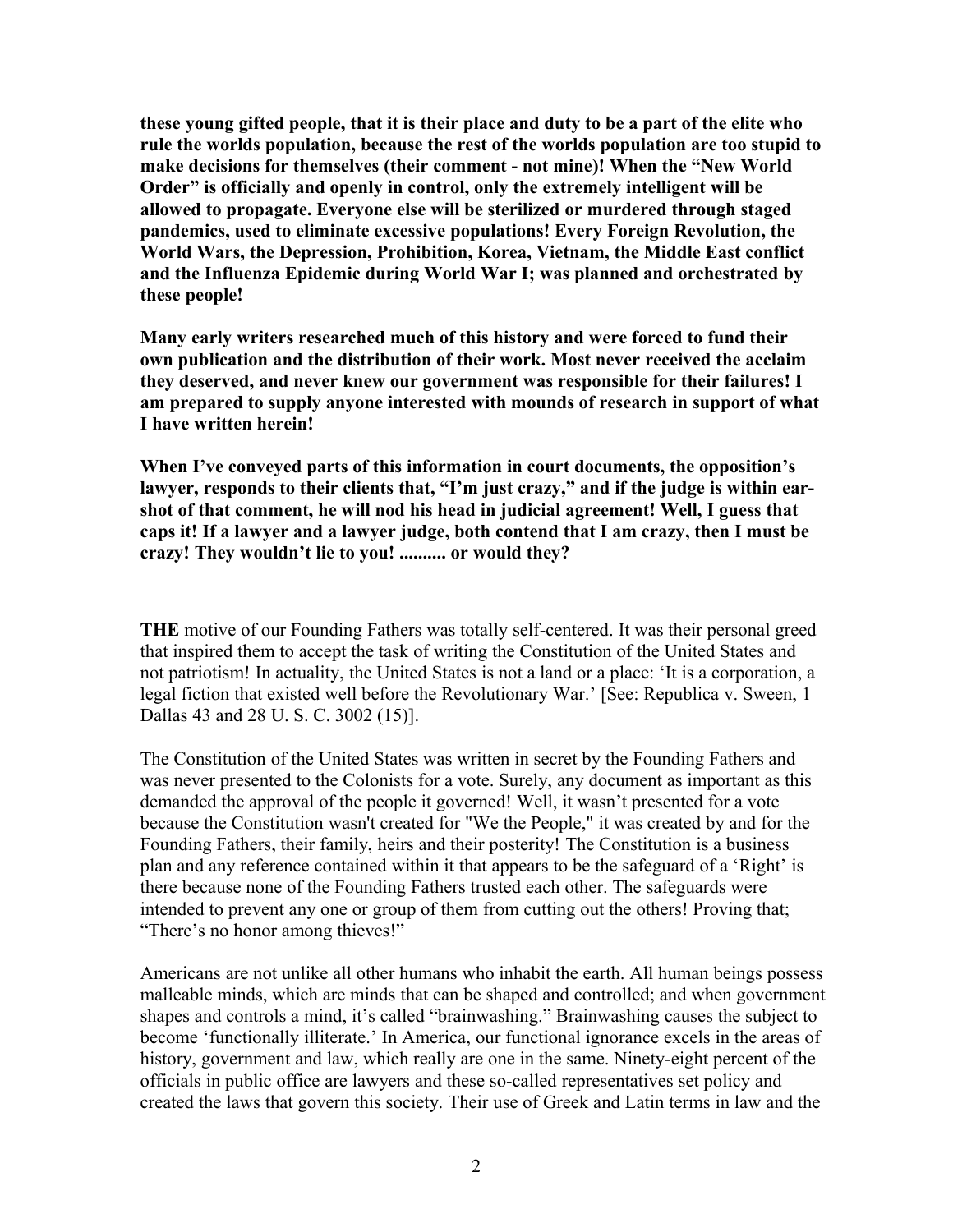habit of changing definitions and usage of common words is intentional. The intent is to confound and confuse the general public; and to hide the treason they are implementing; and so that members of the public are forced or decide to hire a lawyer out of frustration, rather than try to represent themselves in our, 'fictional courts of law.' As you read on I'll explain to you why and how, our courts and laws are fictional!

There has never been a law on the books created by the Congress, which made it illegal for a common man to practice law. Every Judge of a District, Circuit or Appeal Court, except Justices and Magistrates, is a lawyer and a member of the Bar. These Judges have the authority to establish local rules of court and those mentioned, have created a local rule that prevents common people from representing any other person in their court or 'to practice law without a license!' A license requires that you produce your Bar Association number. For those who don't know, the Bar Association is simply a 'Lawyers Union,' and when lawyers are accepted into the Bar, they are required to swear allegiance to a foreign power! The American Bar Association is a branch of a national organization titled; "The National Lawyers Guild Communist Party" and can be found recorded in the United States Code at: [28 U. S. C. 3002, section 15a]. They have become so big and entrenched that they no longer fear reprisal!

Whenever I tell people that there is no actual law that makes it a crime to represent another person in court, their reaction is, "liar!" I remind them that Abraham Lincoln and Clarence Darrow never went to law school or passed the Bar, but their reaction is understandable because the Bar is a very powerful organization and its members have infiltrated every nitch of American life and business. How many times in your life have you heard, "You can't practice law without a license?" I've heard it said in numerous movies spanning one hundred years; in my mother's soaps and by comedians in jokes and in theatrical skits. I've seen the phrase in print in newspaper articles, magazines and heard it on the radio! Before I learned the truth about this fact, even my personal lawyer made that comment to me! We all have been brainwashed to believe a lie and because we've heard it so often from people we trust, and who are supposed to have our best interest at heart; we all just assume it must be true! How many other lies have you assumed, "it must be true?"

Our America society has been lied to by their government and lawyers more times than you will sign your name in your lifetime, and we have been indoctrinated "brainwashed" to believe that the Constitution was created for "We the People." The purpose behind these lies is to make you believe that you are free, safe, protected and secure, and it is all an hallucination! How many of you have studied each line of the Constitution; the Statutes at Large and the Articles of Confederation, armed with a reputable dictionary or a law dictionary from that era?

If you take the time to do this, you will soon discover that the true purpose of the Constitution was to create a business plan and to establish a Military Government, for the protection of the Founding Fathers, the Kings commerce, protection of his Agents and the future control of his subject Slaves! Even the preamble of the U. S. Constitution is a clue to the lie and which states, **"...to ourselves and our posterity!"** If you **never** saw the title, "The Constitution," and you were never told what this document was about; what do you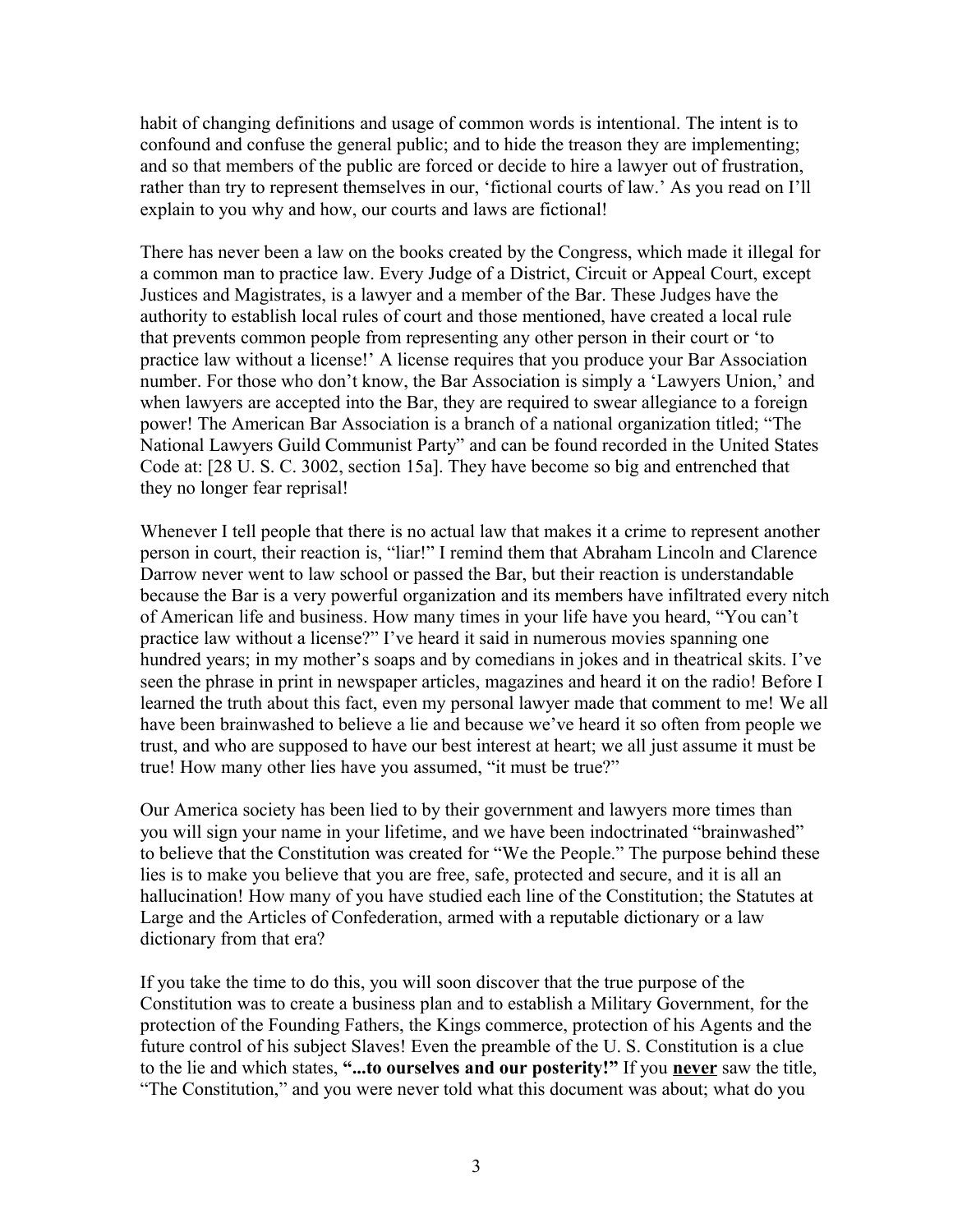think would be your first impression upon hearing or reading: **"...to ourselves and our posterity!"** The CONSTITUTION is not for "We the People" and AMERICA is a Matrix of misinformation. In the eyes of those in control; America is nothing more than a large Plantation and "We the People" are the Slaves. In many U. S. and World Treaties, the term **"high contracting powers"** is used to define your **Masters!** Everyone else is considered by them to be their **Slaves**!

All of the Founding Fathers had two things in common. They all shared the gift of a good education or were gifted individuals, and they all came from families of business and or substance. These men all suffered from, "visions of grandeur!" They viewed America as their one opportunity to make them powerful and wealthy **"..........to ourselves and our posterity!"** Initially, their plan was to steal America away from the King; despite the fact that King George funded the exploration of the New World, which legally gave him first claim to all new continents discovered.

The seizure of the Americas by the Kings explorers was not as it has been depicted in our history books, presented to us by our government, in our government controlled public schools. Native Americans (the Indians) were murdered, their villages burned, many were enslaved, infected by diseases brought from England and their lands taken by force and the threat of force, by these early explorers! The Indians were labeled savages by these immigrant explorers from England, but the true savages were our English ancestors!

One thing the Founding Fathers did not know, was that all of the Kings lands and all future acquisitions such as the AMERICAS, had been given and pledged by King John to Pope Innocent III and the Holy Roman Church, by the Treaty of 1213. After that fact was proven to the Founding Fathers; King George and representatives from the Vatican; decided to use the Constitutional draft created by the Founding Fathers, to further their plan to control the Colonists! Control attained by bringing the Colonists to their knees in debt! Any way you read it, the Constitution was never written with the intent of benefitting the American people!

Did you know that 98% of the Law Schools in America and England do not include Constitutional Law as a part of their law curriculum? The reason for this phenomenon is because Constitutional Law does not apply to or affect the enforcement of statutes, codes or administrative regulations, which have replaced constitutional law, the common law, public law and penal law and which have been designed to control you; [e.g.] Constitutional Law is taught as an elective at Harvard, Yale and Cambridge, and only for students of law who are planning a future career in government. This should make sense to you as you read on.

In the true History of America, neither side **WON** the Revolutionary War! At first, the appearance of English troops in the Colonies; was simply a show of force by King George, intended to intimidate the Colonists and force them to pay him taxes. Factually, back in England; English soldiers refused to take up arms against the Colonists because they were English citizens and relatives.

Mr. Mayer Amschel Bauer, founder of the Rothschild Banking Empire; by this time, owned the King! Mr. Bauer had extended unlimited credit to the King and arranged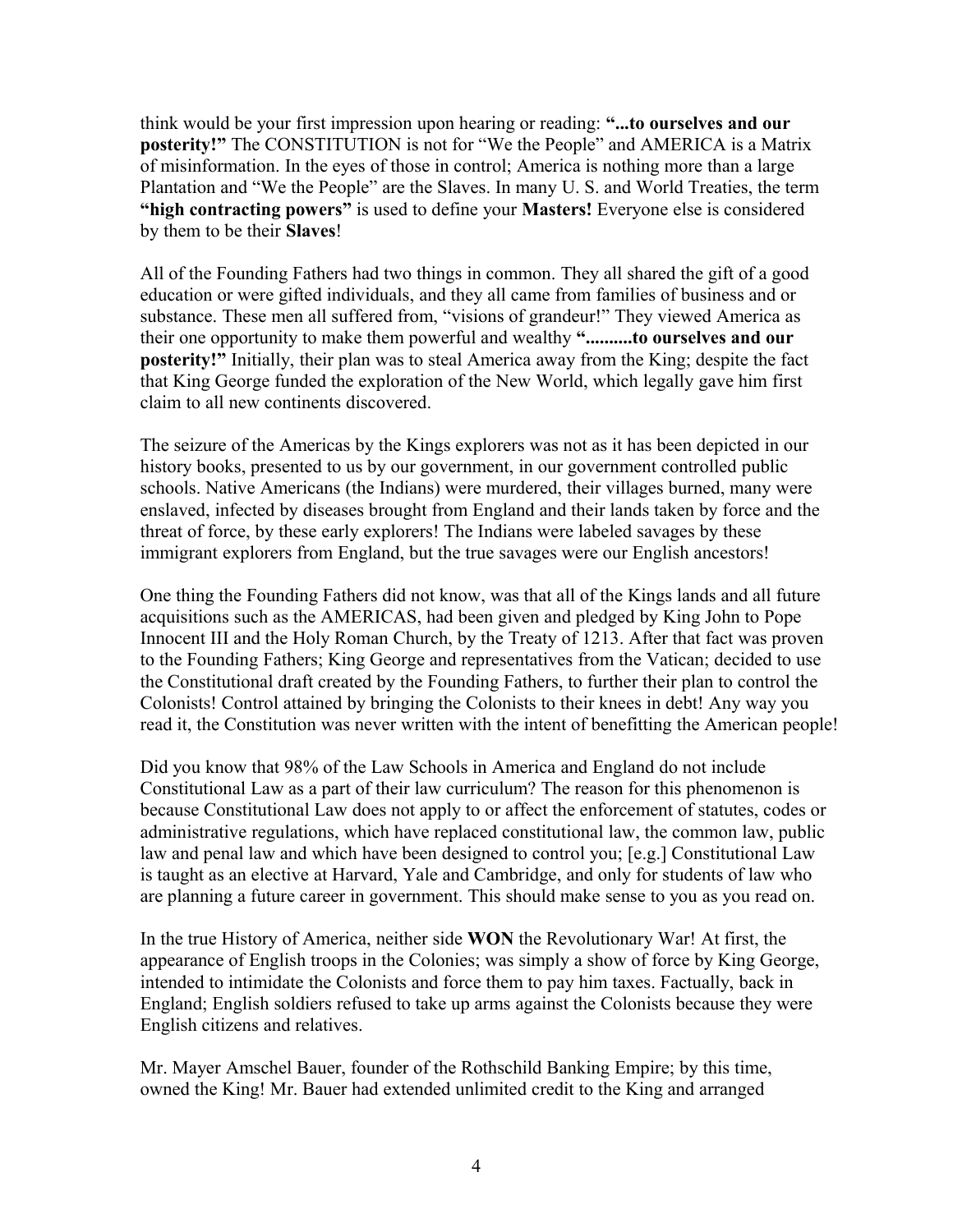contracts with him, which permitted the Rothschild Tax Collectors to represent and collect the Kings Tax from the Kings subjects. [This is the origin of the concept behind the establishment of the IRS]. It was Bauer who suggested to King George that he enforce a Tax against the Colonists in the New World, since the tax being collected in England was barely enough to pay the interest on the Kings loans. When English soldiers refused to fight; Mr. Bauer negotiated a contract with unemployed Russian/Germanic soldiers, to fight for King George, at a cost of  $50¢$  a day. Bauer then informed King George that he had hired these soldiers in the Kings name but at a cost of \$1.00 a day!

King George utilized these soldiers; dressed them in English soldier uniforms and ordered his career Officers to command them. When his show of force in the Colony's failed; Mr. Bauer suggested that King George finance the Colonists in their War efforts against him, and bring the Colonists to their knees in debt! The King succeeded in accomplishing this through his appointed civilian figurehead's in charge of his government of France. Mr. Bauer wanted to expand his Banking Empire into the Colonies. He discovered that the Colonist didn't trade in gold or silver but used script as the basis of their economy! The script money used, were promissory notes printed by the Colonists. All the Colonists agreed that they would consider these notes, the lawful currency of the colonies. Mr. Bauer wanted gold or silver and induced the King to demand that his Tax in the Colonies be paid in gold or silver! It was that condition, "that broke the camels back" and caused the "Boston Tea Party!" "Whoever controls the money - controls the country!" **[Rothschild]**

Surreptitiously, King George infiltrated the Colonies and their feudal attempt to form a new government, using spy's' composed of English lawyers and English aristocrats, loyal to him. The spy's assignment was to infiltrate the new government; carry out the plan to defeat the Colonists through debt and establish regular reports to the King! The Church also had their appointed representative in place to protect and insure that their interest is being observed. Much of the loans received from the French, went into the pockets of the Founding Fathers!

The Founding Fathers eventually conceded to King George and the Holy Roman Church's demands, by and through the intervention and persuasiveness of the Kings spy's. Ironically, the common denominator or glue that eventually bound King George, the Founding Fathers, the English lawyers and English aristocrats together was a secret society called the "Illuminati." Even Paul Revere and Benjamin Franklin, were members of the Illuminati! This secret society had a criminal and deadly past in Europe and in America they were eventually renamed, "The Free and Accepted Masons." The majority of the regular membership of the Free and Accepted Masons; do not know about the "Illuminati influence" within their rank and file! The Illuminati members operate out of special secret societies separate from the regular Masonic membership and are found in every branch of the Free and Accepted Masons of the World!

Think about the Colonists who we have been taught to revere by our public school system! All of these individuals were members of this secret society and all were Traitors. Our history books also instruct us to apotheosize the Founding Fathers, but don't hold them in reverence, hold them in contempt! By and through their intervention, **"Slaves you are and**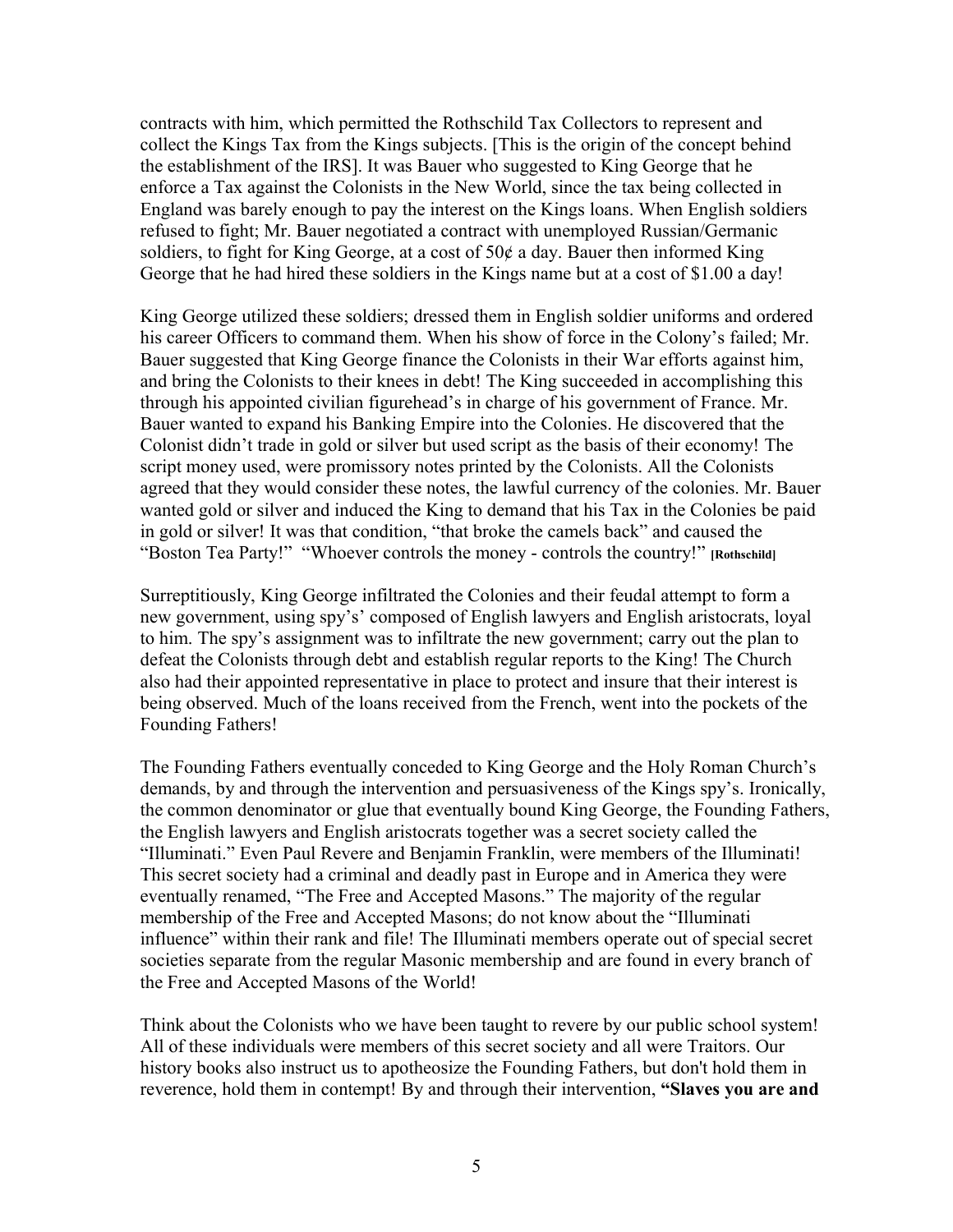**Slaves you will ever be!"** An example of a man in history we have been taught to revere is Benjamin Franklin. Would it shock you to learn that he was on the Kings payroll and his many trips to England, was actually to report on the colonial government to King George?

The Declaration of Independence is another story omitted from our American history books. Of the fifty-one men involved in the creation of the Declaration of Independence, twenty-one were actually (traitors) and on the Kings payroll. During the Revolutionary War; English Officers were provided the names, addresses and family members of these thirty (loyalists) involved in the creation and signing of the Declaration of Independence. The English soldiers had been ordered to hunt down and murder all thirty (loyalists), their wives, children and all relatives, with further instructions to burn their bodies inside their homes. The soldiers were to leave no trace of these men and their families; to wipe out their existence for an eternity! The history of civilizations has taught us all that martyrs are dangerous to men of power and King George didn't want to leave any martyrs! It is pretty obvious who provided the detailed information about the thirty (loyalists), their family and addresses!

At first glance, it appeared that Guy Madison of Virginia; was so concerned about lawyers holding any position in American government, that he championed the 13th Amendment, which barred lawyers from holding any public office in government! The 13th Amendment was ratified, but never made it into print in our government controlled school books and public classrooms. The Amendment was surreptitiously removed and replaced by the 14th Amendment. The 15th Amendment became the 14th and so on. Madison's efforts appear admirable but his later actions, as a member of the 1st Congress; suggests that his only real concern was to block lawyers from undermining the theft that he and his compatriots' had planned for America!

Once the cost of the Revolutionary War sufficiently placed the Colonists in debt; the English soldiers were ordered to dispense with their efforts, recover their arms and within the next eight years they eventually returned to England. The Colonists were so glad to see the fighting stop; that they allowed the soldiers to retreat and exit America peacefully. There is an old legal Maxim that states: **"The first to leave the field of battle - loses."** Pursuant to this Maxim**,** the Founding Fathers proclaimed the Colonists the victors! A Maxim is a legal truth that is time honored and incorruptible.

In reality, the War was just a diversion! The Colonists had no chance of succeeding in their efforts. Examine the facts for yourself! During this era; England had the largest Army and Navy in the World. King George owned England, Ireland and France, having a combined population of about 60 million subjects. The Colonists were poorly educated, poorly armed and composed of farmers, tradesmen, bonded slaves, women and children and boasted a total population of only 3 million subjects. And considering the undermining that was occurring to their nation by the Kings spy's and the Founding Fathers; the Colonists didn't have a prayer of defeating the English!

Americans have been indoctrinated by our federal and state governments and through government controlled public schools and literature; government controlled media and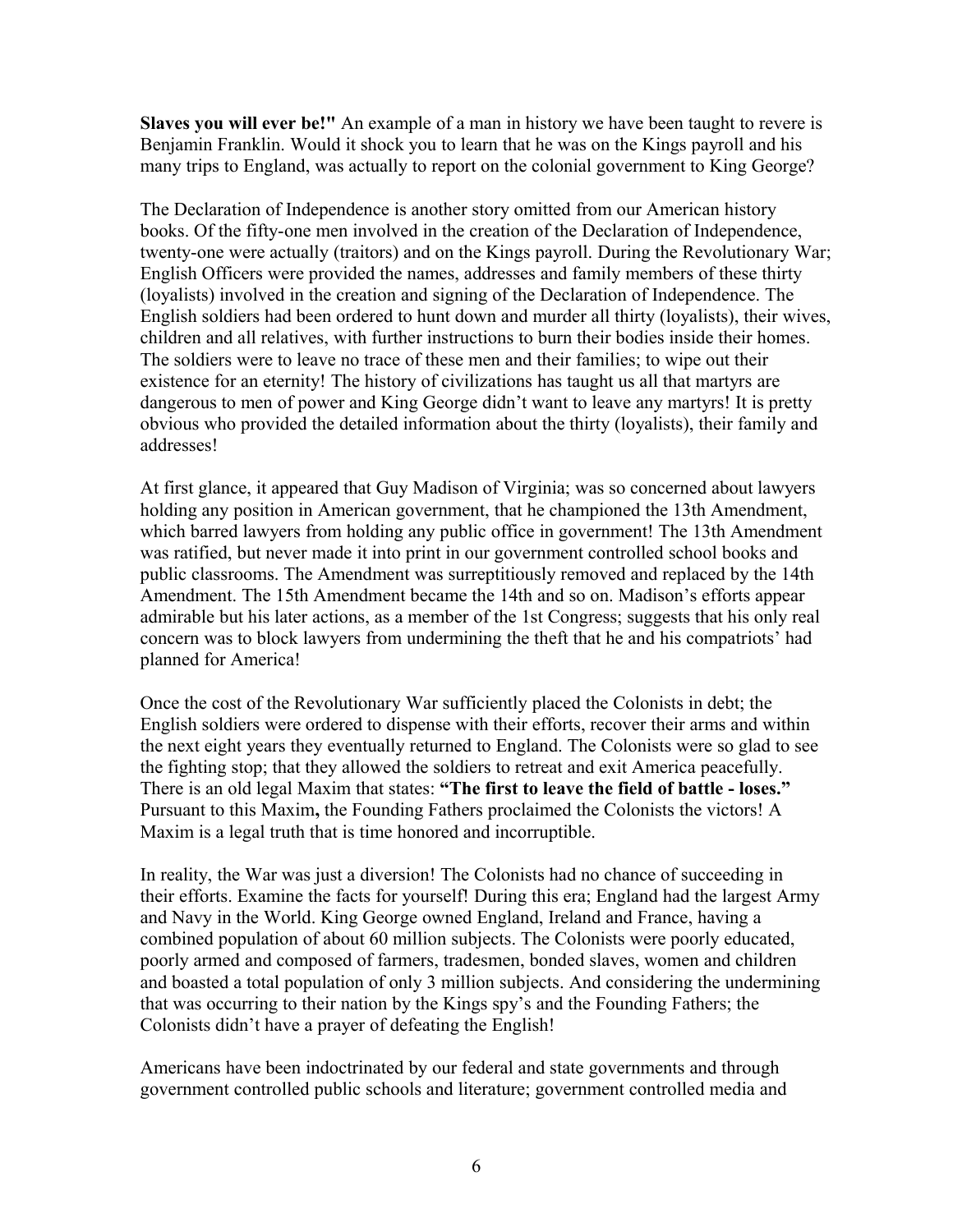government controlled churches [YES, EVEN THE CHURCHES]; to believe that America defeated the English! We celebrate that victory and our so-called Independence each year on the 4th of July, and it is all a bunch of propaganda; a carrot to lead the horse and keep this society stupid and passive! We boast today that our country represents the finest schools in the world, but in reality, we're no smarter than the first Colonists! We only know more about other things because of new technology developments during the last 250 years and yet the average IQ of America is 70.

Documented proof that the Constitution was not for us can be found at: **Padelford, Fay & Co. v. The Mayor and Aldermen of the City of Savannah, [14 Georgia 438, 520].** This was a Court case wherein the Plaintiffs sued the City of Savannah, for violating what they believed were their constitutionally protected rights! The decision of the Judge says it all: **"But indeed, no private person has a right to complain, by suit in Court, on the ground of a breach of the Constitution, the Constitution, it is true, is a compact but he [the private person] is not a party to it!" [Emphasis added]**

The United States Constitution was converted into a **(Trust)** and the legal definition of a **Trust** is: **"A legal obligation with respect to property given by one person (donor), to another (trustee), to the advantage of a beneficiary (Americans)."** The property in this Trust includes all land, your personal possessions that you believe you own and your physical body. The donor of the Trust is the King of England and the Holy Roman Church. The Trustee's are all federal and state public officials, which means that they truly are Agents of a foreign power; the King and the Vatican.

The reason the Constitution was converted into a **Trust** is because, as a non-trust business plan; **The Constitution** completely bound the hands of our government officials! By their converting it into a Trust, our public officials; were then free to make any changes they desired to this government, without their constituents knowledge! The rules of a Trust are secret and no trustee can be compelled to divulge those rules, and the rules can be changed by the trustees without notice to the beneficiary!

The one pitfall confronting them and their plan was the fact that by converting the Constitution into a Trust, our public officials had to legally assign a beneficiary; and the beneficiary chosen could not offend or be in contrast to the numerous International Treaties that were in force. Our public officials wanted to stay in control of the Trust as the **trustees;** however a trustee cannot also be a **beneficiary!** So even though the Constitution was never designed or written for the Sovereign American people; they unknowingly became the beneficiary of this secret Trust and hence, the creation of the "propaganda" regarding our Constitutional Rights!

All high ranking public officials, lawyers and judges; laugh at the ignorance of people who claim that their Constitutional Rights have been violated! Lawyers are actually taught to treat the members of the general public as inferior individuals! This also explains the 'air of arrogance' that most lawyers convey in their demeanor and speech!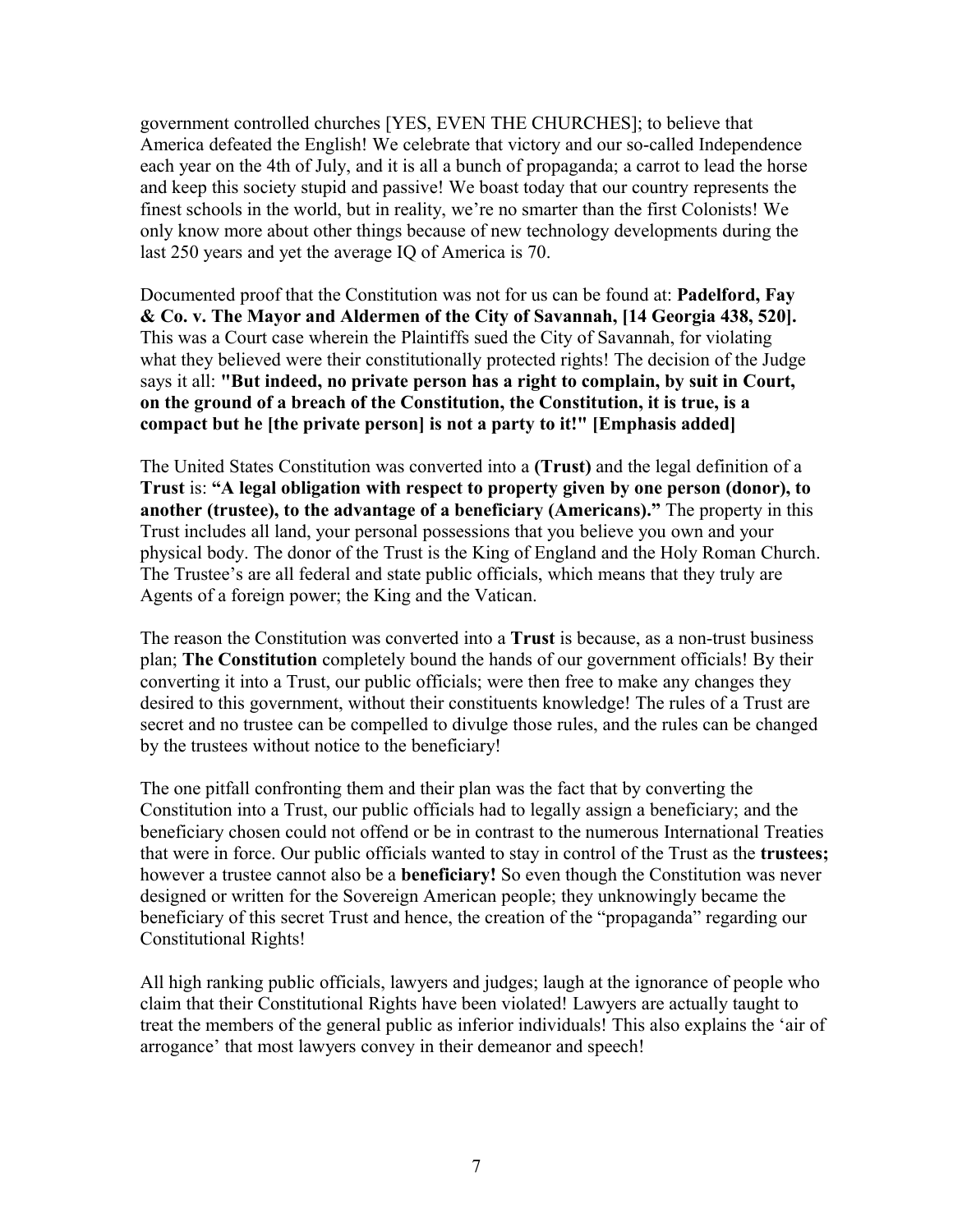The more powerful Agents of the states and the federal government however, have been stealing the benefits from the Trust through numerous maneuvers that have the appearance of being lawful. In their defense; many former public officials (Agents) were not corrupt to begin with but, by accepting bribes or as the result of enjoying an arranged extramarital relationship; they became the victim of an extortion plot and succumbed to the threat to expose the bribe or their elicit affair, to their constituents! By becoming an (Agent), all was forgiven and forgotten! The people, who arranged the bribes, also arranged the situations, and applied the pressure to force honest men to become dishonest! [An example of this could be a sudden demand by a Bank to pay off a loan, based upon a hidden clause in the loan contract and which could result in a foreclosure, bankruptcy and scandal]!

There are no remaining public federal employees in America! All employees who you believe to be a part of America's government, are actually agents of a foreign government and this definition includes the [President]. The federal elections are a joke on us! All of the candidates have been (jointly preselected and prescreened) by the National Boards of the Republican and Democratic Parties, well before the Election process. All of our federally elected officials, appointed administrators, federal police and Judges; receive their paychecks through the Office of Personnel Management. OPM is a division of the International Monetary Fund, which is owned by the Rockefeller and Rothschild families and their Banking Empires, which operates in tandem with the United Nations. The IRS and Interpol; are owned by the International Monetary Fund, which has been identified in an earlier version of the U. S. Army Manual, as a Communist Organization!

Those Americans, who do not know how to assert their beneficiary status; are treated by the government and their courts, as a **corporate fiction!** The corporate governments and their courts, only have jurisdiction over corporations. Corporations have no rights or jurisdiction over living people and are only provided **considerations,** which have been pre-negotiated in contracts by their directors. Otherwise, they're governed totally by commercial law, and so are you!

At this point, I believe I should address a **"corporate fiction"** for you by creating a situation you can relate to.

**SITUATION:** [You've decided to go into business for yourself and you thought up a clever name for your business. Everything you've read and the advice received from a lawyer or friend; suggests that you should incorporate your business! To incorporate is to create a business on paper. It isn't real; it is a business in theory, which makes it a fiction! The lawyer or accountant you hired to prepare your corporation; records your business with the state as a state corporation and identifies you as president of the board of directors, not the owner. Your business is now **"a corporate fiction"** and by recording the business as a state corporation; you no longer own it, the state owns it! You just gave your business away and made yourself an employee]!

Our presumed government representatives have done the same thing to each of us. They changed each of us from "a sovereign" into "a corporate fiction." Your corporate name is easily identifiable, in that it is expressed in all capital letters on all your documents and all communications received from every government agency!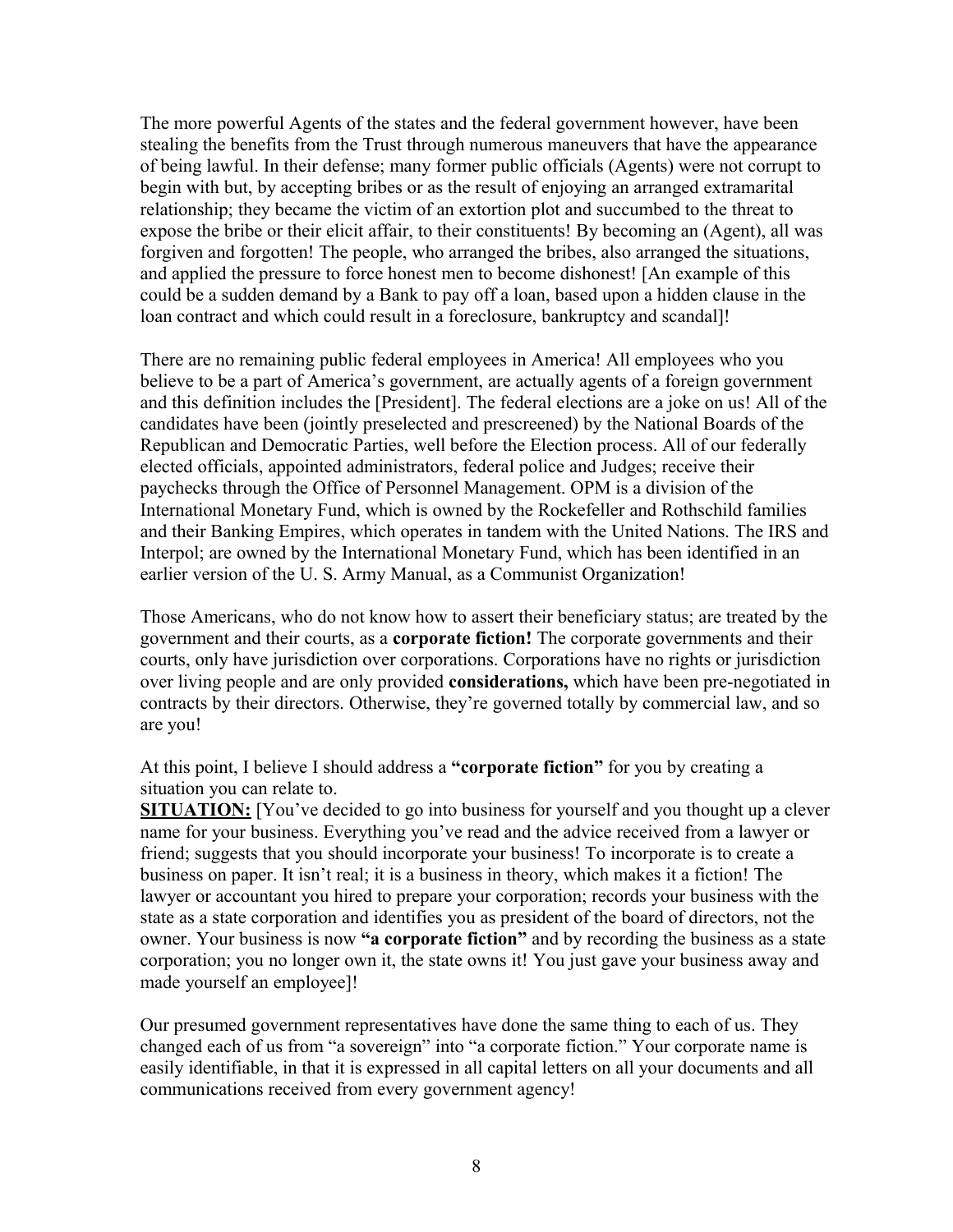The reason for converting every Sovereign American into a corporate fiction dates back to the Principal of Law under the King! The King is a Sovereign Monarch and dictator, who by his authority, creates the laws that govern his subjects. He is the Source of Law and therefore the law cannot be enforced against him! In America, the Source of Law is the Sovereign People and therefore no laws can be enforced against the Source, except for those specifically agreed to or defined by the original Constitution. Those laws are defined as Theft, Assault and Criminal Mischief; but since the Colonists never voted on the Constitution, none of these offenses are enforceable against a living Sovereign! They are enforceable however against a corporation or corporate fiction!

In theory and according to the common law; before any Sovereign can be arrested for one of these crimes; a complaint must be filed with the elected Sheriff. The Sheriff, by his own authority, assembles (a common law jury) of the accused Sovereigns immediate neighbors, called a Grand Jury. The neighbors hear the complaint and evidence presented to them by the complainant. They are permitted to ask questions of any witness and can subpoena anyone else who can shed light on the allegations. A majority must then decide if the accused Sovereign is to be tried by a court. All of this is done without [a judge or prosecutor in attendance]! This is a real Grand Jury proceeding, which is far removed from the joke perpetrated by our corporate government and courts today!

What happened to our Grand Jury rights of old? The Bar Association has successfully stolen that right away from the Sovereign people, little by little, through rewrites of the Judiciary Act, so that now the American public believes that the Grand Jury is an instrument subject to the jurisdiction, right and whim of the prosecuting attorney! The prosecuting attorney controls the entire proceeding and who testifies. The judge then tells the jury what the law is and the members of the panel are always denied the opportunity to view the written law!

All of our governments are corporations and are responsible for the creation of about 800 thousand laws called statutes, which are designed to control the Sovereign people of America. Just like the King; these statutes cannot be enforced against the Source of Law, which are the living, breathing, flesh and blood Sovereign people.

All of the Agents in power beginning with the King, the Vatican, the Founding Fathers and now our presumed public officials, wanted to obtain power and control over America and the Constitution pretty much prohibited them from achieving those ends! So they began to devise ways to change the Sovereign Americans into [a corporate fiction]. These Agents also decided and reasoned that they cannot educate the masses, without exposing their treachery, and so our private and public education must be controlled!

Without any real Constitutional basis, the U. S. Department of Education was created. The Constitution made it the responsibility of each state to educate their people and several states challenged the Congress in the courts. The matter was eventually heard by the U. S. Supreme Court, which has never been a Constitutional Article III Court from its inception, which I will explain. The Supreme Court ruled that the federal government was entitled to oversee the educational requirements of "United States Citizens" by virtue of their Constitutional powers to regulate Commerce! Bad law is bad law, no matter how you turn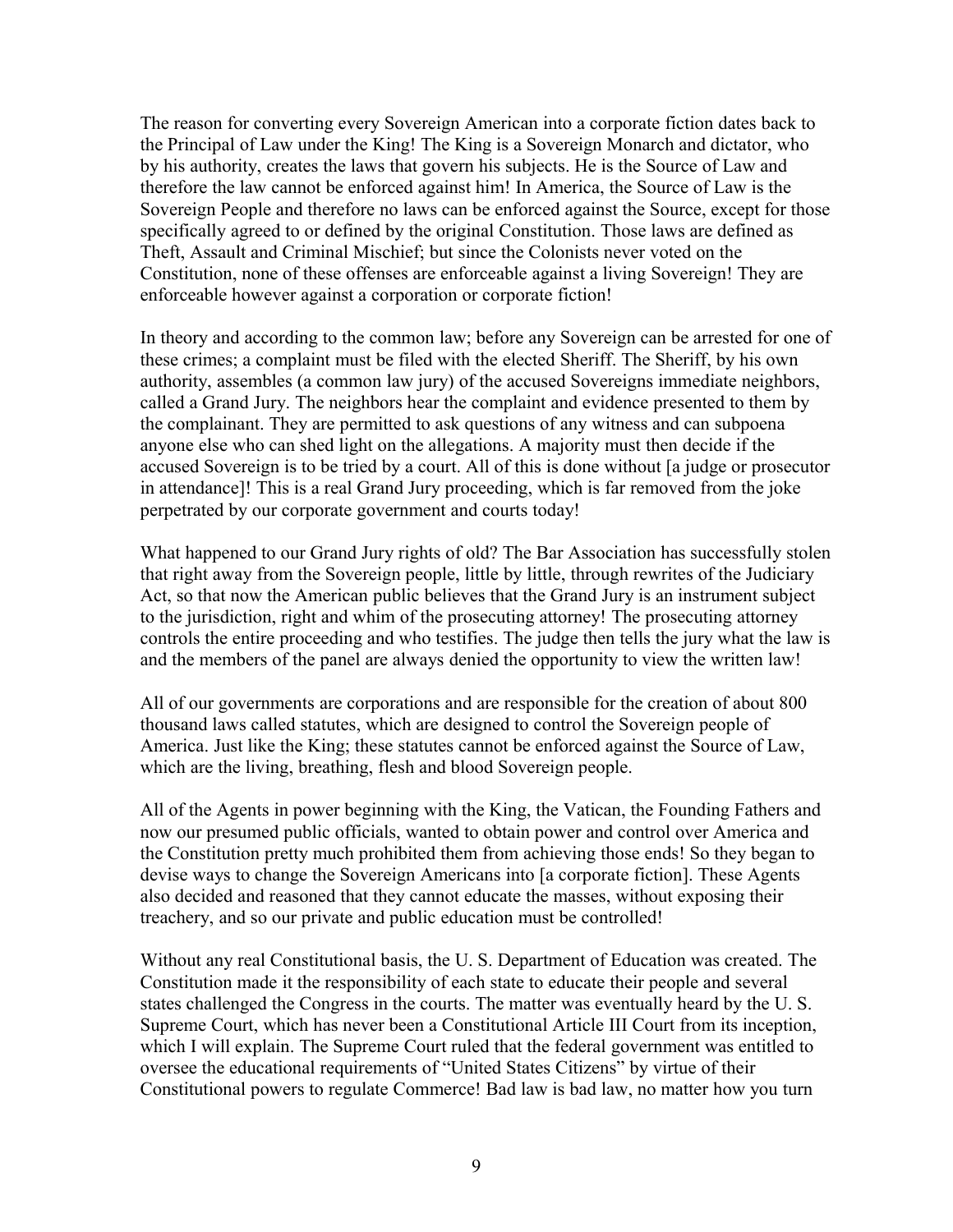the paper and that ruling gave the federal government the green light to initiate its "brainwashing" process of the American public.

Let me explain how the Court arrived at its ruling because these are not ignorant men! On every form you file to receive "government benefits" and even the "voter registration form," there is a question that asks: **Are you a United States Citizen? YES / NO** and everyone circles the **YES** answer. Didn't you? Now look up the definition of a "United States Citizen," in a reputable law dictionary. You will discover that a United States Citizen is a phrase designed to identify a "corporate fiction!" Clever, isn't it? You and every other American had no idea that you were admitting you were a corporate fiction when you circled that **YES** answer, and you did it under penalty of perjury!

The sovereign states had been abolished in 1790 by the adoption of **Article 1 of the Statutes at Large**, which converted all the sovereign states into federal districts and gave the federal government lawful jurisdiction everywhere. In consideration of the fact that the federal government is a corporation and that corporations can lawfully own other corporations; and all the American subjects to be educated have admitted under penalty of perjury that they are corporations; the Supreme Court ruled in favor of the corporate federal government. [See how sneaky and tricky lawyers can be? And all the more reason why lawyers should never be allowed to serve in government or in judgment of us]!

Under our corporate governments, no Sovereign can lawfully be tried or convicted of any statutory crime! I recently discovered how to avoid prosecution under the Trust, when a Sovereign is taken before a corporate prosecuting Attorney or a Judge:

### *First*: **"the Sovereign must inquire if we are on the record, and if not, insist upon it! Say nothing, sign nothing and answer no questions until you are convinced that the proceedings are being recorded!"**

*Secondly*: all a Sovereign has to say for the record is: **"I am a beneficiary of the Trust, and I am appointing you as my Trustee!"**

*Thirdly*: the Sovereign then directs his Trustee to do his bidding! **"As my Trustee, I want you to discharge this matter I am accused of and eliminate the record!"**

*Fourthly*: if the Sovereign suffered any damages as a result of his arrest, he can direct that the Trust compensate him from the proceeds of the Court by saying; **"I wish to be compensated for [X] dollars, in redemption."**

This statement is sufficient to remove the authority and jurisdiction from any prosecuting attorney or judge. The accused will be immediately released from custody, with a check, license or claim he identifies as a damage. It doesn't matter what the action involves or how it is classified by the corporate law as a civil or criminal action! It works every time!

All of the Codes, Statutes and Regulations throughout the United States are a **Will** from the **Masters to their Slaves**. A **Will** is defined as, **"An express command used in a dispositive nature."** When individuals in America are charged with a crime and warehoused in a jail; it is because they went against the **Will** of the Masters, and not because they harmed another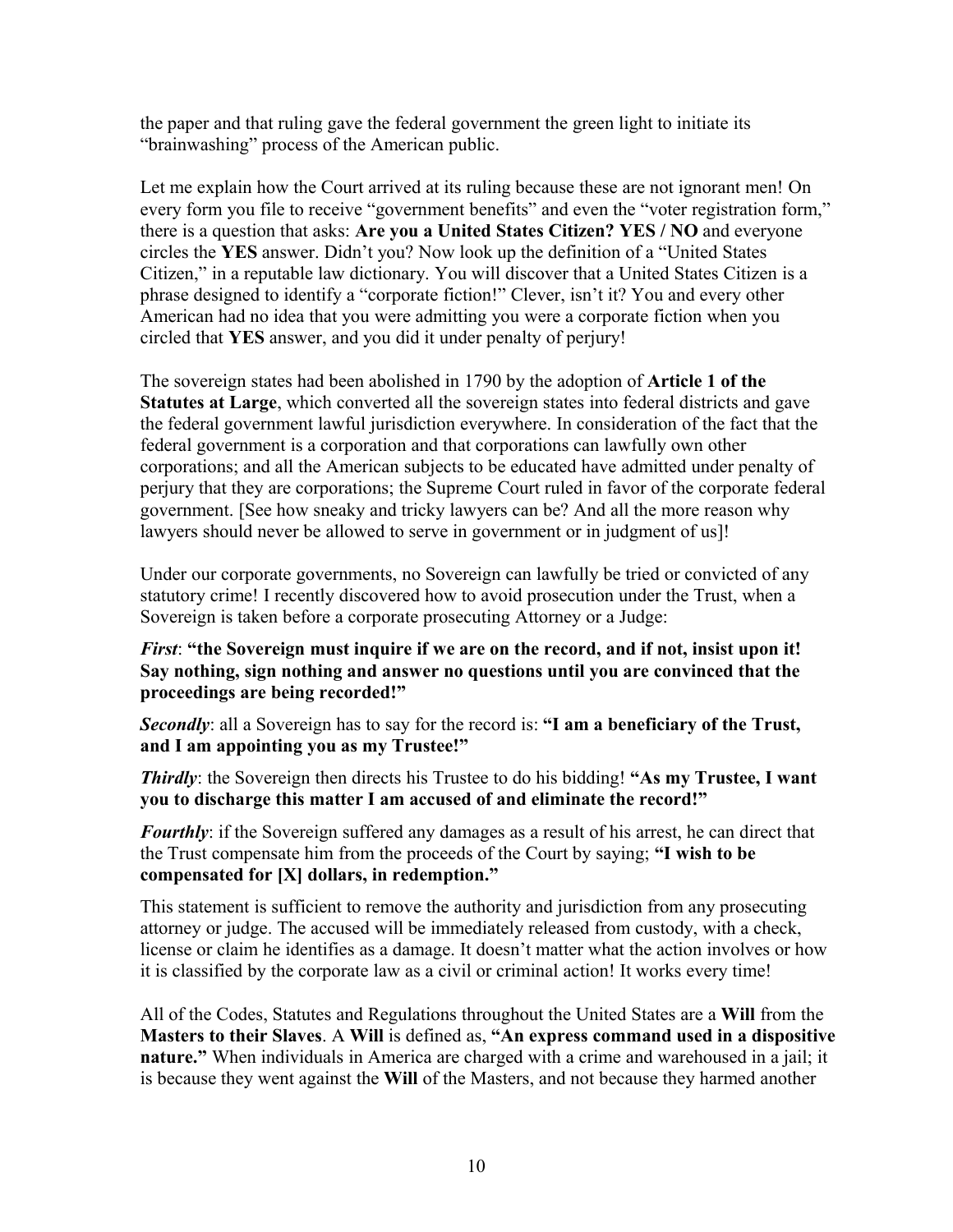#### person! Remember that: **The Will demands from us, all that we are; keeps us in check and promises us nothing!**

The police officer, who arrested you, has been "brainwashed" into believing that he is doing the right thing, when in fact he is nothing more than an "armed slave acting as a henchman" and hired to bully and intimidate all other Slaves into submission of the **Masters Will**! This statement will probably offend most police officers but this is fact and it is not their fault! Most police officers believe they are performing a public service and doing the right thing in the performance of duty. They have been lied to by the government and in most cases police officers are pumped full of lies more so than anybody else!

Recently, the Police have all been ordered to complete (paramilitary training) and were told that this is essential because of the new threat of Terrorism! The people responsible for this training and brainwashing are the same people and foreign Agents who have been controlling all of us since our birth! **NOTE:** I'll bet that nobody told these police officers that these suspected Terrorists may come at them from their very own government officials!

So now our government officials have our police officers training to act as a military unit. [e.g.] Follow our orders and don't think! They have succeeded in placing these officers on edge, so that their every reaction; will be an over-reaction to the situation, just like Hitler's Gestapo! Near the end of this paper, I will disclose to the reader about a situation that has been planned by our government officials and is soon to unfold! The police paramilitary training and their extensive brainwashing has been implemented specifically for this event!

It is expected that police officers will over-react and begin killing innocent Americans, and once they are no longer of use, the officers and their families will all be ordered to receive vaccinations that will kill all of them! My guess is that after this planned mass genocide has occurred, the Russian and Chinese military will replace them in the field.

Part of the Fraud perpetrated against "We the People" by this **Will,** is the fact that there are actually **no criminal laws** in America. The Rules of Procedure used by every Local, State and Federal Court are Civil Rules, not Criminal! Court officials simply substitute the word criminal for civil, depending upon the case at hand. **Rule 1** of the Rules of Civil Procedure Reads: **"There shall be but one form of action, a civil action."** This means that the Criminal laws promulgated and enforced by the police and our corporate governments are all civil and are being fraudulently enforced against our "**corporate fictions"** as criminal. When anyone goes to jail, it is for a civil infraction of the **Masters Will**. That makes all of our jails, debtors prisons! "Does that Ring a Constitutional Bell?"

**Title 18, Federal Crimes and Offenses:** was never voted on by the Congress, which means that these federal laws are **NOT positive law** in America! Now, if you were a part of a government conspiracy to destroy America and soon to commit a mass genocide of its population; would you really want to vote **Title 18** into positive law? My belief is that the Congress intentionally omitted its passage, so that members of Congress could use that as a defense, should they be caught and tried for Treason!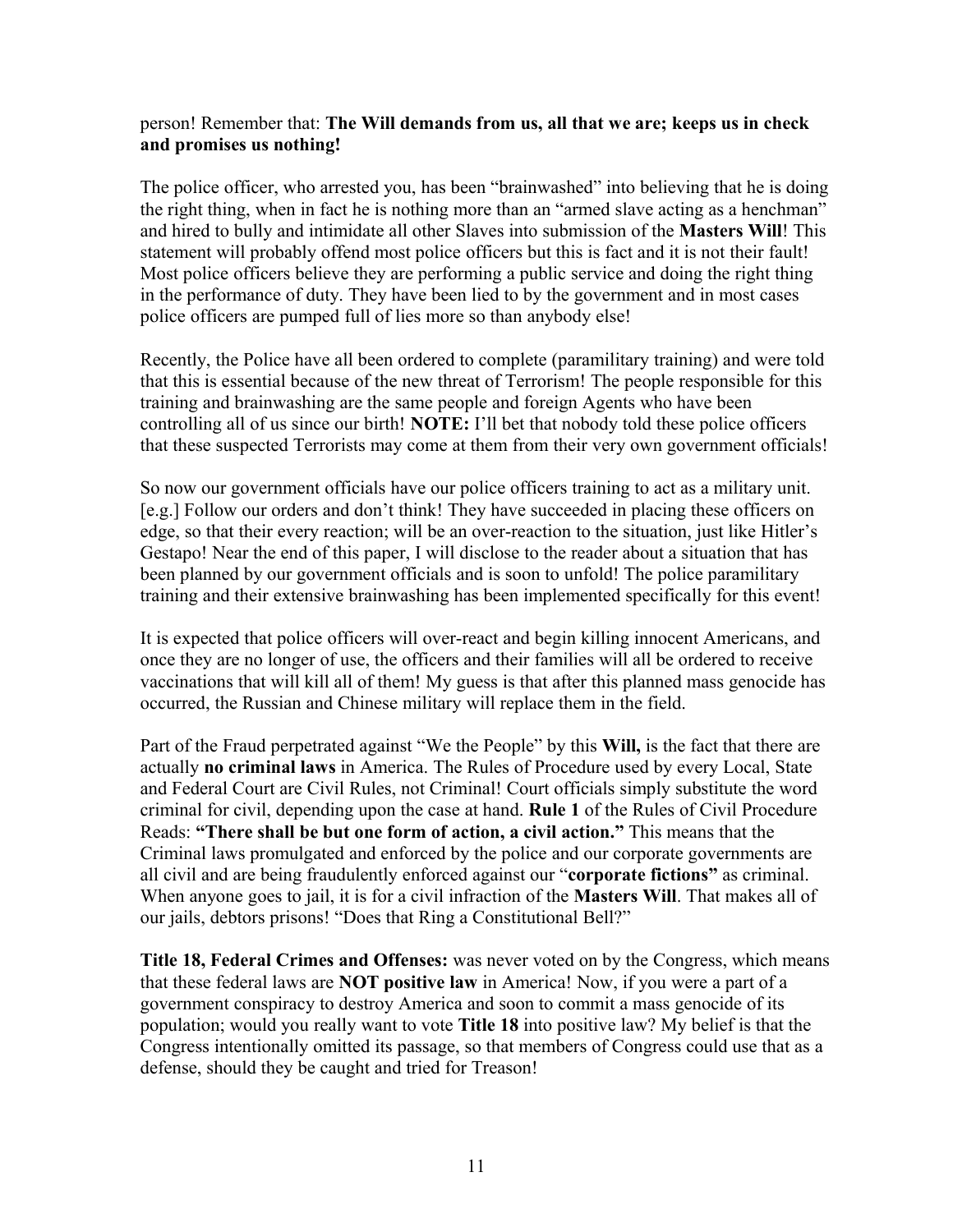Do you believe the lawyers hired or appointed to represent all the individuals accused of federal crimes, knew about this fact?

You bet they know!

Armed with this fact: Now look at the number of convicted people sitting in federal prisons, who believe they have been lawfully convicted of violating a federal crime! How many do you imagine have been put to death? How many were shot and killed during the arrest? How many were killed attempting to escape from their illegal confinement?

The Internal Revenue Code relies upon **Title 18** to convict people of Tax Evasion, which (only applies to corporations). Look at all the people sitting in federal prisons who were convicted of this so-called crime? What makes it worse is the fact that the Queen of England, entered into a Treaty with the federal government for the taxing of alcoholic beverages and cigarettes sold in America. The Treaty is called **The Stamp Act** and in this Act, the Queen ordained that her subjects, the American people, are exonerated of all other federal taxes! So the federal income tax and the state incomes taxes levied against all American's is contrary to an International Treaty and against the Sovereign Orders of the Queen! Like it or not, the Queen is our Monarch and Master! The Tax is illegal and still people have been prosecuted and imprisoned, contrary to law!

One hundred percent (100%) of the people sentenced and held in all American Jails have either been convicted of crimes that are **not positive law** or were convicted of **civil** crimes, and are being detained there by their consent! That's Right! The lawyers and judges representing our legislature and judicial system; created maneuvers to insure that anyone who is accused of a so-called crime and posts bail, (signs a contract to appear and consents by that contract to the proceedings scheduled). Anyone who applies for a public defender, signs the same contract without knowing it and anyone who privately hires a lawyer to represent them in a Court proceeding, consents to the same contract upon the lawyer filing a "Notice of Appearance!" When you hire a lawyer, you signed a Power of Attorney. He is required to file his Notice of Appearance in that case and that Notice of Appearance offers your consent and binds your appearance to the proceedings!

Absent these aforementioned contracts; the Court cannot proceed against you! When that occurs; the Judge and the Prosecutor, attempt to trick and intimidate you into giving your consent! If you don't know how to invoke your Sovereignty, and you take what they throw at you, and stand your ground; they will be forced to release you after 72 hours has elapsed!

I'm not a bleeding heart liberal who believes that we should open up the jails and let everyone out! There are people in our jails who need to be there, despite the fact that they have been incarcerated illegally! My vote is to leave that hornets nest alone!

We American's are so proud of the fact that we live in a Democracy! Now look up the word **"Democracy,"** in a reputable Law Dictionary and see the legal meaning. Democracy is defined as: **"A Socialist form of government and another form of Communism."** Do you remember the lies that President Reagan, the Congress and the Media told America?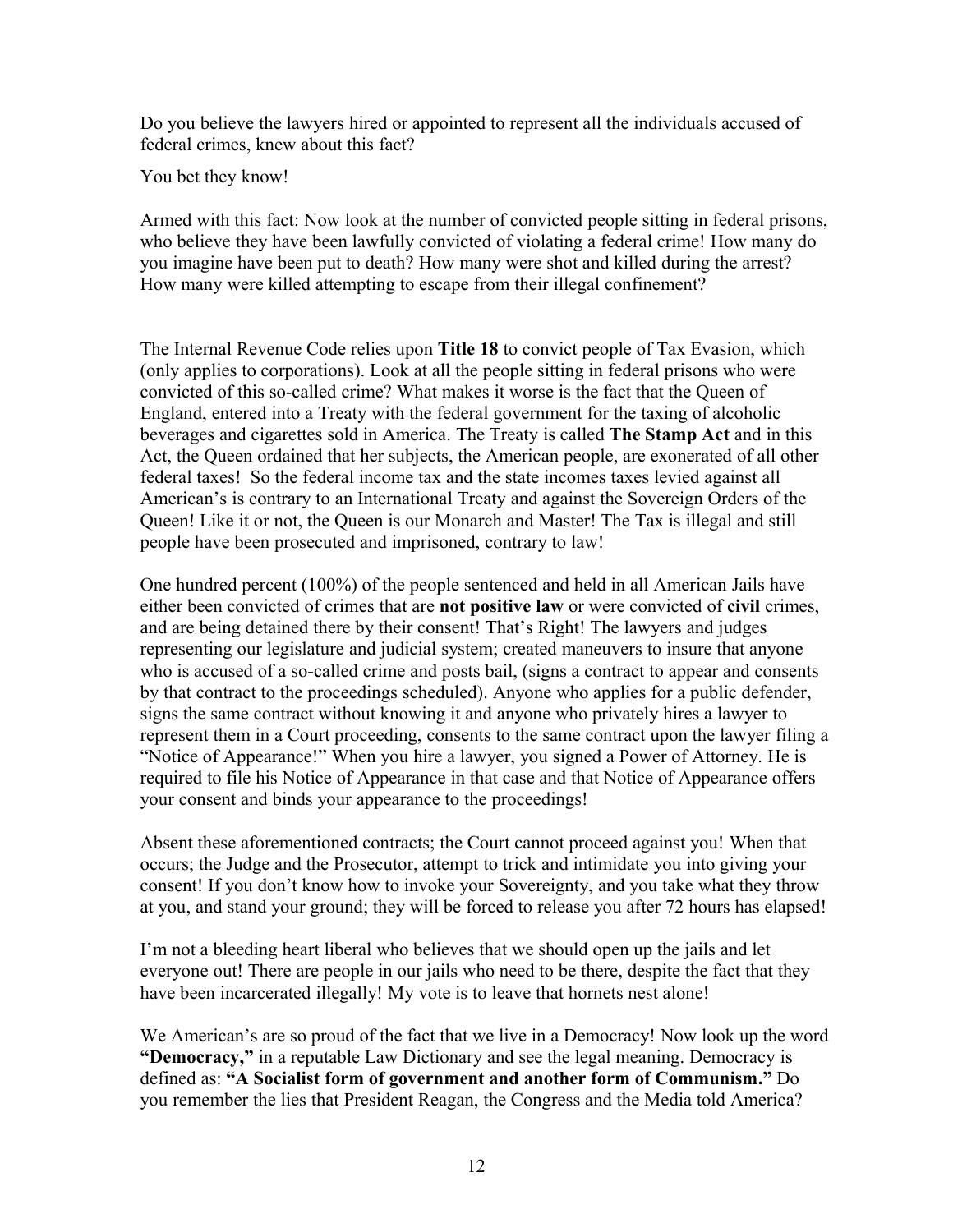The lie was that, **"The Iron Curtain fell without a shot being fired!"** The truth is that the Iron Curtain came down because Communist Europe found an ally in the West and there was no longer a need for walls! **PS/** Your Federal Taxes constructed the Worlds largest automated vehicle and munitions plant for the Soviet Union, during the dismantling of the Berlin Wall! **PPS/** The attempt to assassinate President Reagan occurred because he had disclosed to the American people that: "None of the federal income tax paid by the American people is ever deposited into the United States Treasury and is being deposited into the Federal Reserve Bank for its use and benefit!" Shortly after making that statement, Reagan was shot by John Hinkley, who was quickly declared insane, so that there never would be a public trial! If you recall, President Reagan was never the same after that incident! The Masters don't play around - they eliminate problems or radically curve attitudes!

On September 17, 1787, twelve State delegates of the Thirteen State Colony's approved the United States Constitution, not the Colonists, and by their doing so, the States became **"constitutors."** A "constitutor" is defined under civil law as, "One who by simple agreement becomes responsible for the payment of another's debt." [See: Blacks Law Dictionary,  $6<sup>th</sup>$  Edition].

Many early immigrants to the United States arrived here as Bonded Slaves. A person of wealth or substance became the [payor] by offering to pay or promising to pay or [bond] the debts of another person, and usually paid the cost of his or her voyage to America. This made the payor a [constitutor] and gave him title as [master] over the debtor [slave] by written contract. A "Bonded Slave" is a **corporate fiction**. The payor's new title and power as the "Bond Master" of the debtor, causes the immigrant to become "a Bond Slave" and the property of the Master until such time he is paid back his investment by the Bond Slave or by someone else. This means that the Bond Master can buy and sell these contracts!

If a Bonded Slave was mistreated by his Bond Master; the law did not represent him because the Bond Slave (a corporate fiction) had no human rights afforded to him by any law! Corporate fictions have no rights. If the Bonded Slave desired rights, he was obligated to negotiate them in his contract with the Bond Master before accepting the contract. If the Bonded Slave runs away from his abusive Bond Master; the law in place however, attached a bounty, hunted him down and returned him to the Bond Master. Remember also that the first Slaves in America were (Indian) and then Caucasian, of English, French, Irish and German ancestry.

#### **The Constitution is not for "We the People:"**

As mentioned before, the Colonists were never presented the Constitution to vote on its passage and approval because the Constitution was never written for them and has been rewritten two more times since then, but only our government officials know about that! And now, so do you!

**1) Article ONE of the Constitution** allows the Congress to borrow against the full faith and credit of the American people without end. It keeps us eternally in debt and makes all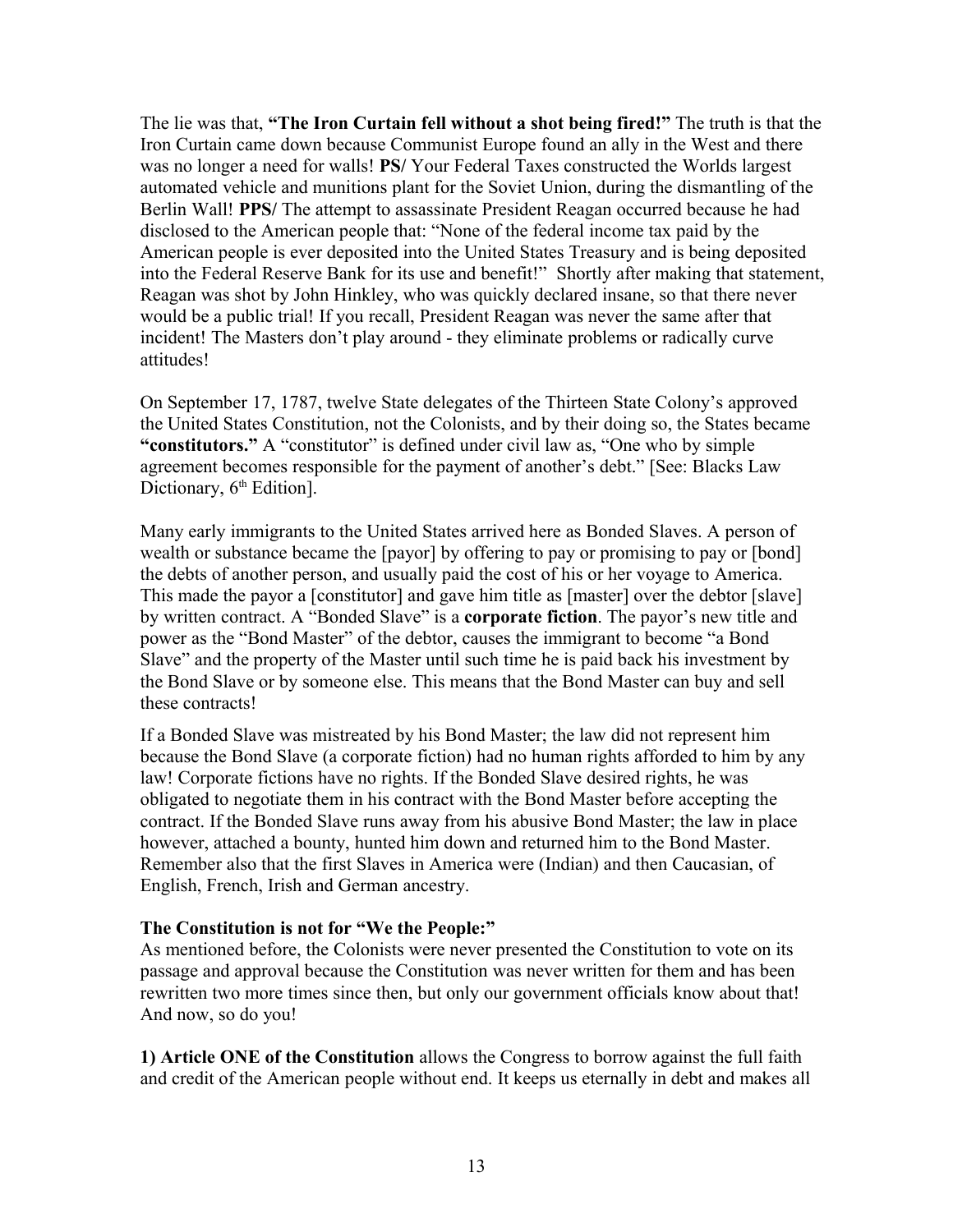loans the government received from the King or any other entity, valid and enforceable against "We the People!" How is that good for us?

**2) Article ONE, Section EIGHT, Clause (15) of the Constitution** reads that it is the Militias job to execute the laws of the Union. The Militia is a military unit something like the Police or National Guard, and is composed of members of our local community. The new State Constitutions however, make Militias illegal except in time of war and authorizes the Police to arrest the members of a Militia, should they attempt to reform their ranks! How is that good for us?

**3) Article ONE; Section EIGHT of the Constitution** gives the Congress complete power over the Military. What do we do when it's the Congress, who we need to have arrested for Treason and Peonage? How is that good for us?

President Obama has changed the Military Oath. Soldiers no longer swear to support or defend the Constitution but rather to support and defend the President! Now, isn't that convenient?

**4) Article SIX, Section ONE of the Constitution** is the law that makes American Citizens responsible to file income tax returns and not because of Title 26 of the United States Code. Parts of our flawed history, taught to you by our government controlled school system, accurately described that the English people had been taxed into a state of poverty by King George and was **one** of the reasons the Colonists fled Europe for the New World. So how is this good for us?

The IRS is not a U. S. Government Agency, they are Agents of a Foreign Power, operating under a private contract and your obligation to pay and file federal taxes is a scam! Only federal employees and persons born in Washington, DC and the federal territories were ever obligated to pay and file, prior to **The Stamp Act** but we were never informed of that fact!

Our government has brainwashed us into believing that the National Debt is all our responsibility, and a patriotic responsibility to pay our fair share! Here's the Truth about that subject!

The National Debt is a Federal Debt, and always has been! The name change was the clever use of "propaganda" intended to invoke our civil patriotic pride! The foreign Agents in charge of our government; have been borrowing funds to line their pockets with, to buy influence, make business deals and seal Treaties with communist Third World Countries and Dictators, which will never benefit "We the People." They have lied to us, enslaved us, imprisoned us and sold our gold to the Vatican in 1933 and invested the proceeds for their selves! The money they have been borrowing since 1933; is not real money but, "negotiable debt instruments," which is the same thing as monopoly money! This means that in order to pay off the Federal/National Debt; all they ever had to do was print a money order, without any account numbers on it, for the entire debt, sign it and present it to the lender [The Federal Reserve Bank] and the debt is paid in full!

The foreign agents who purport to be our public officials; are responsible for eliminating the strength of the American Labor Unions, the elimination of our jobs, the erosion of our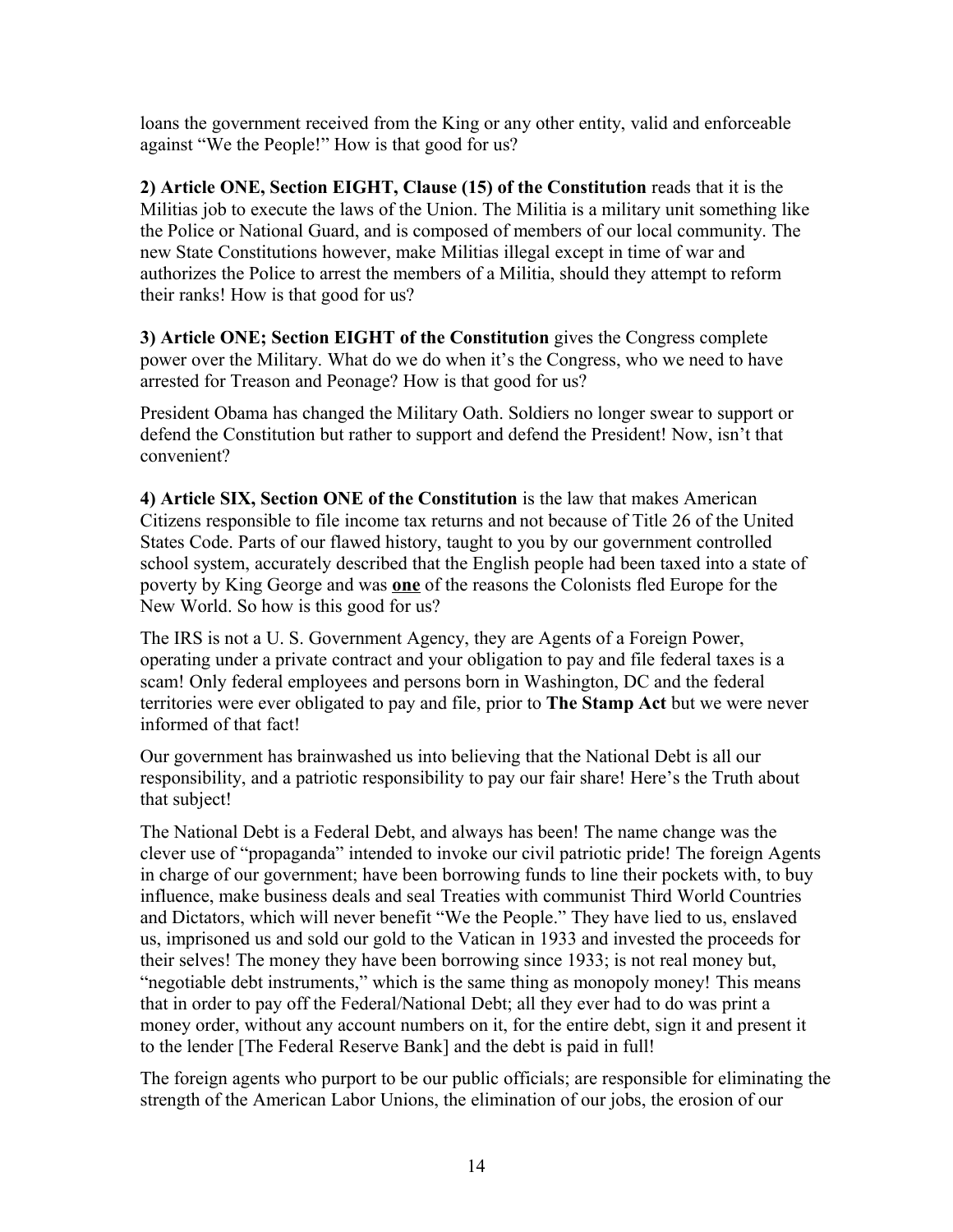inalienable rights, and have instigated every war or conflict we have ever become involved with in history and (they convinced us that it was the other guys fault)! They have converted us into corporate fictions, and sold us as securities to foreign corporate investors, and have denied us our heritage! Everything they have been doing is designed to undermine our freedom, liberty and representative form of government! Their goal and final blow against, "We the People," is our mass genocide and the total conversion of our government to communism!

**5) The SIXTEENTH AMENDMENT to the Constitution**, regardless of the dispute of how it was adopted; permits the Federal Government to assess and collect a direct tax against "We the People." Most Americans do not know that the Federal Government is and always has been financially self sufficient, the result of tariff's imposed upon imports, exports and commerce. Not one penny of the Direct Federal Income Tax, paid through the IRS, is ever for or deposited into the United States Treasury. Those Taxes are deposited into the Federal Reserve Bank for the Masters use. So how is this direct tax good for us?

You may be wondering about now, how the United States government can collect taxes from, "We the People," when we are Slaves, own nothing and are not a party to the Constitution? Despite its legality, it is done under a process known as "debt collection" through private contractors [the IRS] and through a private contract, the United States Constitution. The IRS belongs to the International Monetary Fund, who also owns the Federal Reserve Bank. The IMF holds the controlling interest in all the banks in America! The IMF is the Rockefeller and Rothschild Empires, along with the eleven wealthiest families in the World. When you see or hear of a Bank closing - it is a diversion and is intended to injure and panic the public! The condition of the economy in the World today is being manipulated by these people! Their schedule for the adoption of the **New World Order** is close at hand and these public Agents need to scare us into believing that this new form of government is our salvation! Factually, it will only be good for them and it will be our ruin!

**6) Article 12 of the Articles of Confederation** promises the full faith and credit of the American people to repay all loans made by the United States government. The money borrowed by the United States to finance the Revolutionary War came from France. Who owned France? (King George!) Who was the opposition in the Revolutionary War? (England.) Our Founding Fathers promised our labor, equity, full faith and credit, to repay those debts that will, in theory, never come to an end! So how is that good for us?

**7) The Bill of Rights** was not for your protection. They're laws that represent one mans ability, with the assistance of the State, to control another mans actions, and since they're included under the U. S. Constitution, they're not for you! So how is that good for us?

**8) The Thirteenth Amendment** barred lawyers from ever holding a seat in public office. The Amendment was ratified however, during the second secret writing of the Constitution, this Amendment was dropped and replaced by the 14th Amendment and the 14th Amendment was replaced by the 15th Amendment and so on. The replacement wasn't done by a Constitutional Convention, it was simply omitted! The original Constitution is the Law of the Land and was designed to regulate our government! The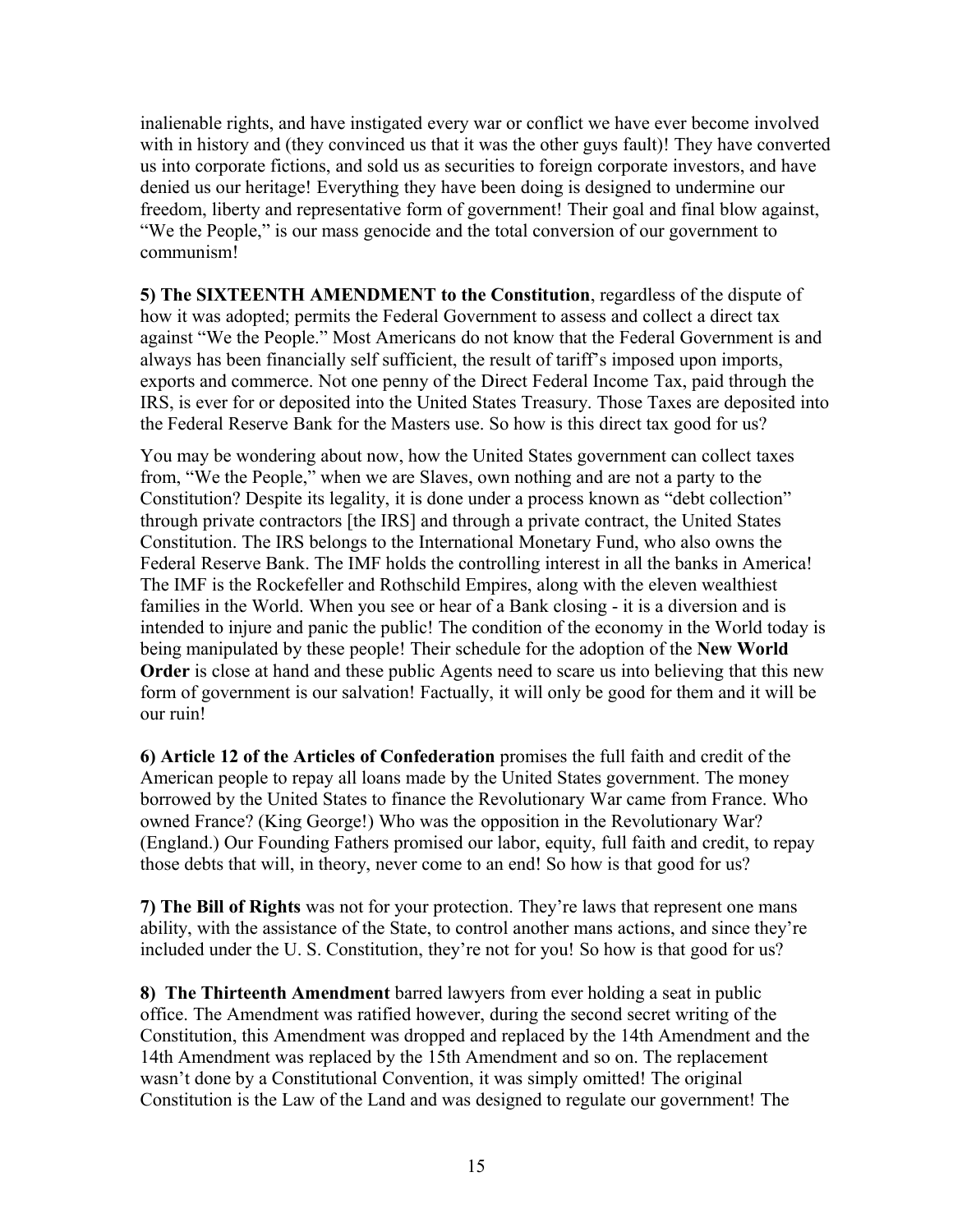13th Amendment still is positive law but now about 98% of our public officials are lawyers; so if we filed motions to remove them from office, who would sign them? Wasn't that convenient for them?

**9)** On August 4, 1790; **Article ONE of the U. S. Statutes at Large**, pages 138 - 178, **abolished** the States of the Republic and created Federal Districts! In the same year the former States of the Republic reorganized as Corporations and their legislatures wrote new State Constitutions, absent defined boundaries, which they presented to the people of each State for a vote! Why this time? Because the new State Constitutions fraudulently made the people **"Citizens"** of the new Corporate States.

A Citizen is also defined by law as a **"corporate fiction."** The people were bound to the Corporate State and the States were bound to the Corporate United States and fraudulently obligated all of us to pay the debts of the Federal Government owed to the King! This was necessary because the United States was officially bankrupt on January 1, 1788 and the politician's (our Founding Fathers) who benefitted the most by these Revolutionary loans, required a guarantee to present to the King! Absent that guarantee, they were personally obligated to repay the debts!

The state constitutions were rewritten again during the Clinton Administration, except now they are called the Constitutions of Interdependence! These Constitutions read just like the Declaration of Independence, except that "We the People" have been eliminated. This is the Magna Carta of the public officials, to protect them under The New World Order Communist Government! The public was never informed of this, like everything else and the media never reported any of the Fraud being perpetrated against America by their public officials!

I could go on and on, discussing Articles and Amendments of the Constitution but suffice it to say that the 'benefits' the government dangled in front of our "naive noses," has been used as an inducement for us to volunteer; and that all of these 'benefits' are received by us at a terrible cost! When we apply for government benefits, the foreign government in charge; converts our living sovereign person into a corporation and then records our person as, **"government asset property"**! The States use to provide protection, stability and security for the people but over time the focus of their attention has changed to the control of our minds, bodies, spirit and assets. To take a loyalty oath to support, defend and obey the Constitution; now is to swear an oath to your **Masters** to be ever loyal to them! **"Slaves you are and slaves you will ever be!"**

#### **More evidence of our Slavery is as follows:**

a) The primary control and custody of infants is with the corporate state government through the filing of government issued **Birth Certificates**, which are held in a State Trust and therein each applicant is recorded under the Department of Transportation as a State owned Vessel and financial asset. A government issued Birth Certificate was never needed as proof of birth because a baptismal record or a family bible entry of birth, was and is an exception to hearsay and constitutes legal proof of birth! Had your parents never applied for a government issued Birth Certificate, none of the Federal or State Statutes, Codes or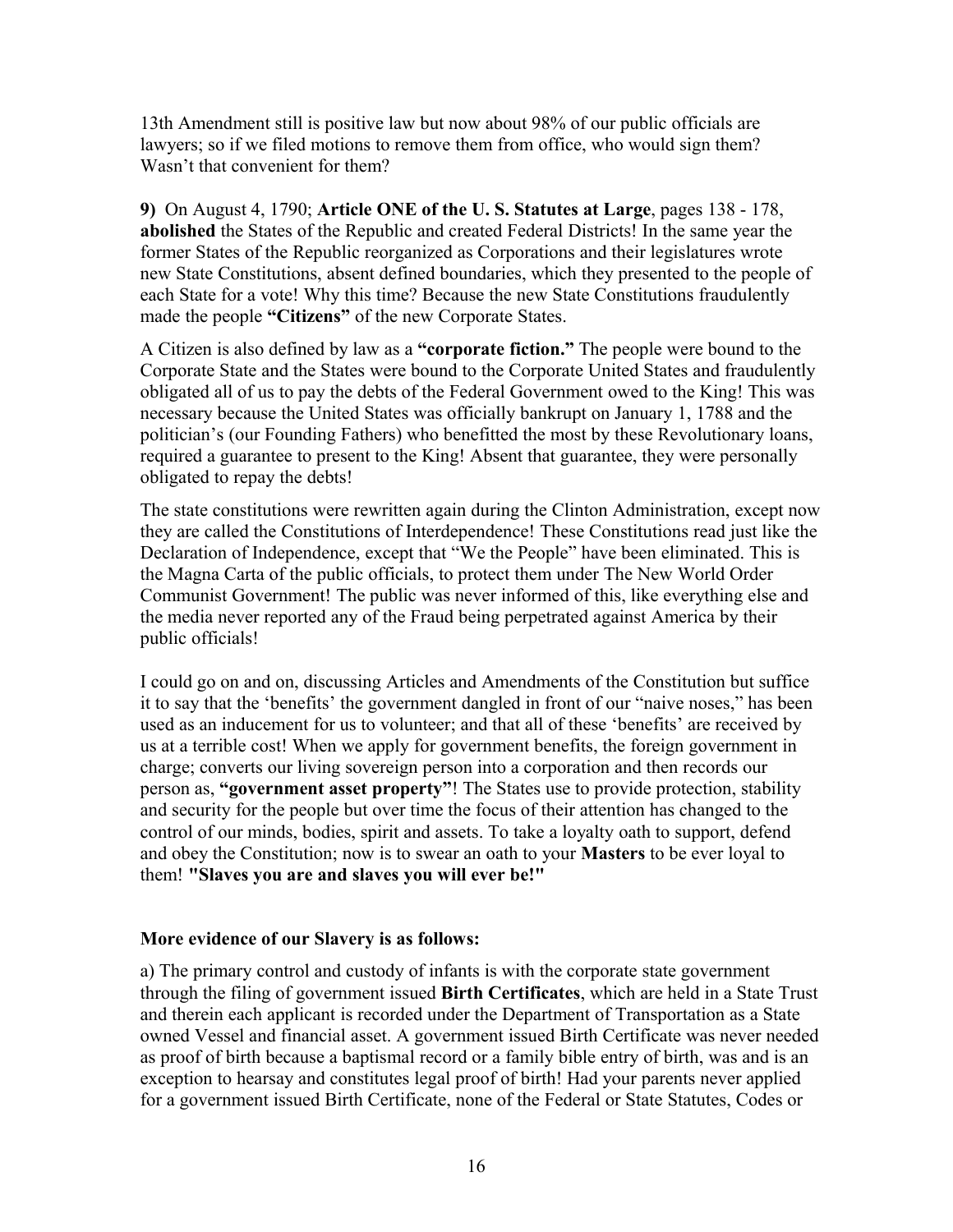Regulations in place, would be enforceable against you, and no government official or agency could ever tell you how to raise your children; declare you an unfit parent, or take your children away from you!

We all made fun of the Amish of Pennsylvania and yet the government cannot touch them because they do not participate in anything these corporate governments have to offer. The title to their land is recorded as an Ecclesiastical Trust. The Vatican (the Holy Roman Church) actually owns all the land, territories and insular possessions called America and as long as the Amish remain an Ecclesiastical Trust and remain a passive Christian Society, the Vatican will protect them. The Holy Roman Church possesses the power to protect or crush anyone and anything! [See: Tillman v. Roberts, 108 So. 62 [and] Title 26 U. S. C. 7701 [and] 18 U. S. C. Section 8].

b) Social Security is not a Trust or Insurance policy or Insurance against disability. The U. S. Supreme Court has ruled that Social Security is a government giveaway program funded by a government Tax; which is why and how the Congress can periodically dip into the assets of the fund anytime they want and never have to pay it back! The back of the Social Security card states that the card is the property of the government and not you!

Your birth name appears on the front of that card and has been modified, the same way as your birth certificate; from upper and lower case letters to all capital letters, pursuant to the U. S. Government Printing Manual, which instructs government agencies on how to subtly convert a living man into a corporation. The actual Director of our Social Security Fund and Administration is the Queen of England and from which she is paid a generous salary. Your Social Security Card is issued by the United Nations through the International Monetary Fund and your Social Security Number is actually your International Slave Number! On the reverse side of that card is an "E" letter followed by eight numbers. That is a **"cusip"** number, which is required on all securities! Yes! You have been converted into a marketable security, like a bond, and your person was offered for sale and sold to domestic and foreign corporate investors!

c) A Marriage License Application is a request to your "Masters" for permission to marry. If you ever had any claim of sovereignty before that date; you lost it completely when you applied for and married under a marriage license. Sovereignty means: "To assert ones independence and to claim to be self-governing." The license isn't necessary and never has been because a marriage has always been just a contract, witnessed by God, between a man and a woman! Who told you that you must apply for a license? It is the official you chose to conduct your ceremony? The official just happens to be a licensed government official and his license prevents him from conducting marriage ceremonies without the issuance of a marriage license. Did Moses or Jesus ever say or profess that a marriage is not recognized by God, without a license?

### **Here's the Fraud behind the License:**

Those who apply for and marry pursuant to a marriage license have now added a third party to their marriage contract! The third party is the **Master**, by and through his Agent, the Corporate State. The marriage license bestows the State with the legal right to decide the fate of the husband, wife and the possessions they procured during their marriage, should the marriage fail. Their divorce must now be decided by and through the States Corporate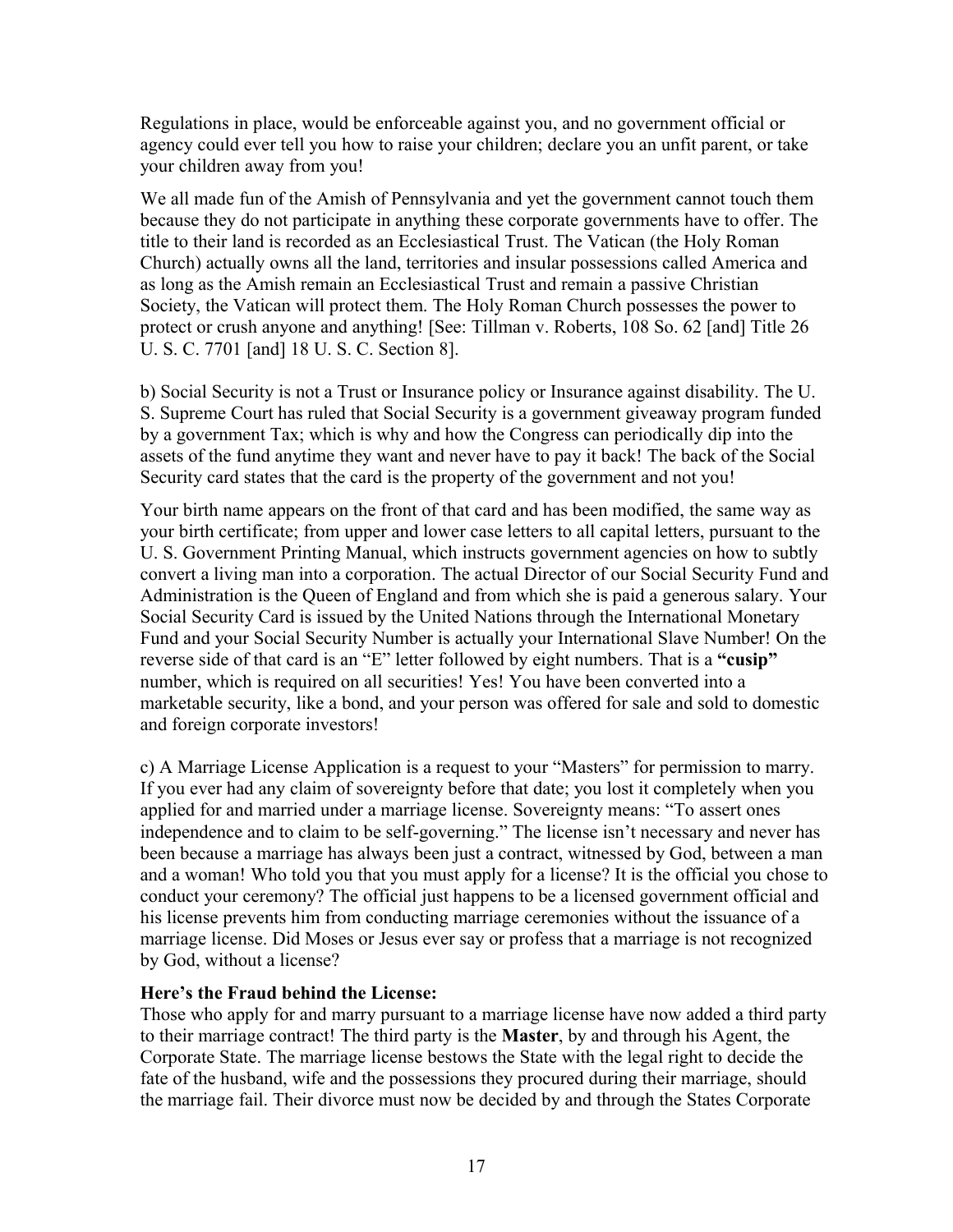Court by a Corporate Judge, and the Judges first and foremost concern is the "interest of the State." The interest of the bride and groom is now secondary.

**[See: VanKosten v. VanKosten, 154 N.E. 146].** A comment by the Judge deciding this divorce says it all! **"The ultimate ownership of all property is the State: individual socalled ownership is only by virtue of government, [i.e.] laws amounting to mere use must be in accordance with law and subordinate to the necessities of the state."** [Also See: Senate Document No. 43 of the 73rd Congress, 1st Session] and [Brown v. Welch, U. S. Superior Court].

d) The term **"license"** is defined in law as, "A permit to do something illegal." [See: Blacks Law Dictionary,  $6<sup>th</sup>$  or  $7<sup>th</sup>$  Edition]. Therefore, all licenses are permits to violate the only real law! Inalienable rights are the rights bestowed upon all living men, by God at birth! All other laws are subordinate to God's law. The controlling government wants us to rely on their laws, so they demand that we apply for a license! Another example is a "Drivers License." It is your God given right to travel the roadways of this nation and no government has any right to restrict, tax or license your pursuit of happiness! The only exception is a Driver of a Commercial Vehicle. The governments have a right to regulate Commerce, which means trade. Anyone operating a vehicle in Commerce must be licensed but all others are absolutely free to travel without one! The foreign Agents in power; have changed the common meanings of words to encapsulate and control every Sovereign. They succeed in this intimidation through the corporate courts and police enforcement by officers who have been brainwashed and reinforced by mandatory training programs.

e) The use of **"Trusts"** by the Masters and their Agents; is for a good reason! A **Trust** by law is **secret** and neither the Masters nor their agents [the Corporate Government and Courts] can be compelled to expose the rules or regulations of the **Trust** and those regulations can change with the wind, without notice to the participants! [See: The Law of Trusts].

f) Slaves cannot own property. Look at the Deed to your home. You are identified as the **[Tenant]** of the property and never the Owner and your Local and State land tax is actually a **"rent or use fee"** assessed by the State for the lease on the land. You gave them the land after closing via your Lawyer. Did he ever tell you that?

After closing, your Lawyer recorded the deed with the Court. The law only suggests recording the deed, it doesn't mandate it! Upon recording, you gave the land back to the State, who then leases it back to you for as long as you live there! Isn't that where you have constructed your home, your castle? I'm paying for it, doesn't that make the land mine, you ask?

If you fail to pay the States assessed **"rent or use fee**," which has been cleverly disguised as a direct state tax; you will be evicted from your castle and land, and the state will take title and sell your home under commercial law. Commercial Law ordains that, "Anything permanently attached, is retained by the owner!" Who is the owner of the land? Why the State because you so graciously donated it to them.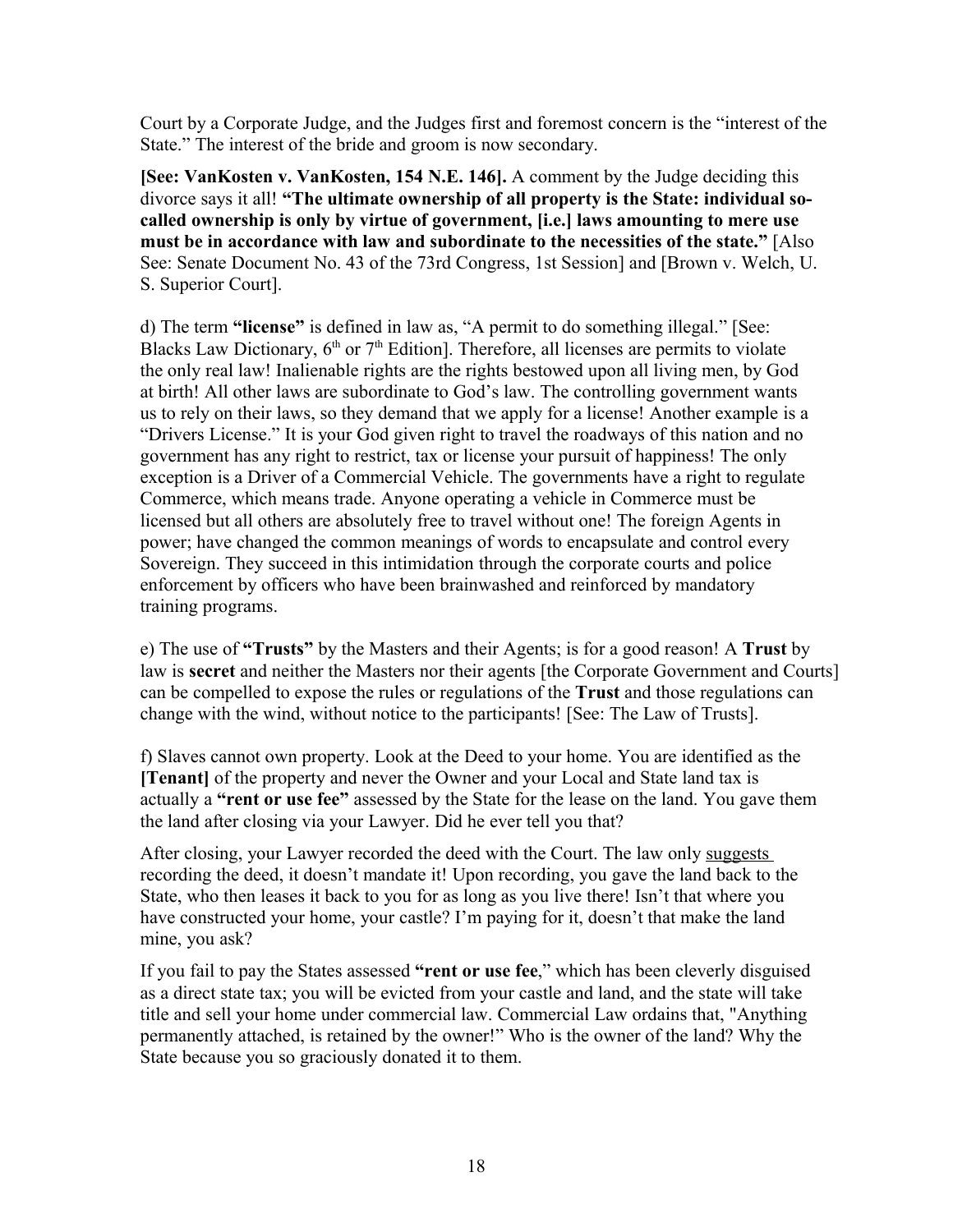Oh, I almost forgot; your Lawyer receives a fee from the State for recording your deed for their use and benefit! How do you feel about your lawyer now? Didn't you pay him to represent "your interests" at the closing?

Now you see why lawyers are the brunt of numerous jokes and have such a poor reputation! Its because they deserve it!

g) Foreclosures are nothing more than evictions, based on a different kind of fraud. The illusion of a debt **[Mortgage]** that never existed! No individual or family who has been foreclosed on and evicted from their home in the United States is legal! The only exception to this is owner-financing!

Other than owner-financing, the people who purchased their homes through a Mortgage Company, actually owned their homes "completely" on the day of the closing. The real legal definition of a "closing" means that all legal interest as to title is concluded. [See: any reputable Dictionary from the 1800's]. The definition has been changed by our government lawyers to conceal the fraud.

### **[Explanation of the above statement]**

First you must know that the federal government took America off the gold standard in1933, during a staged bankruptcy called the "Great Depression" and replaced the gold with an economic principle known as, **"Negotiable Debt Instruments."** [YES, THE GREAT DEPRESSION WAS STAGED!] The government needed to create a catastrophe to implement standards that were designed to steal your possessions and God-given rights!

The process of creating a catastrophe was discovered by behaviorists! Take away a persons food, comfort and safety long enough and they won't care or question the illusion provided, as long as their stomach is full, they have shelter, a comfortable bed and the means (real or imagined) to keep or continue their comfort!

President Roosevelt unconstitutionally collected America's gold by Executive Order and sold it to the Vatican by way of China, to conceal its true ownership. The gold in Fort Knox belongs to the Vatican and not the United States! Absent a gold base, Commerce now essentially trades in "debts." So if you borrowed money for a Mortgage and there's no gold or real value to support the paper called U. S. Currency; what did you actually borrow?

Factually, you borrowed debt! The Mortgage Company committed the ultimate fraud against you because they loaned you nothing to pay off the imaginary balance, not even their own debt instruments. They then told you that you owe them the unpaid balance of your home and that you must pay them back with interest, in monthly installments!

### **Here's how they did it.**

At your Closing, the Mortgage Company had you sign a **"Promissory Note"** in which you promised your sweat, your equity, full faith and credit against an unpaid balance. Then without your knowledge, the Mortgage Company sold your Promissory Note (your credit) to a Warehousing Institution such as, Fannie Mae or Freddie Mac. The Warehousing Institution uses your Promissory Note (your credit) as collateral and generates loans to other people and corporations with interest. Collateral is essential to a corporation because corporations have no money or credit. They're not real, they're a fiction and require the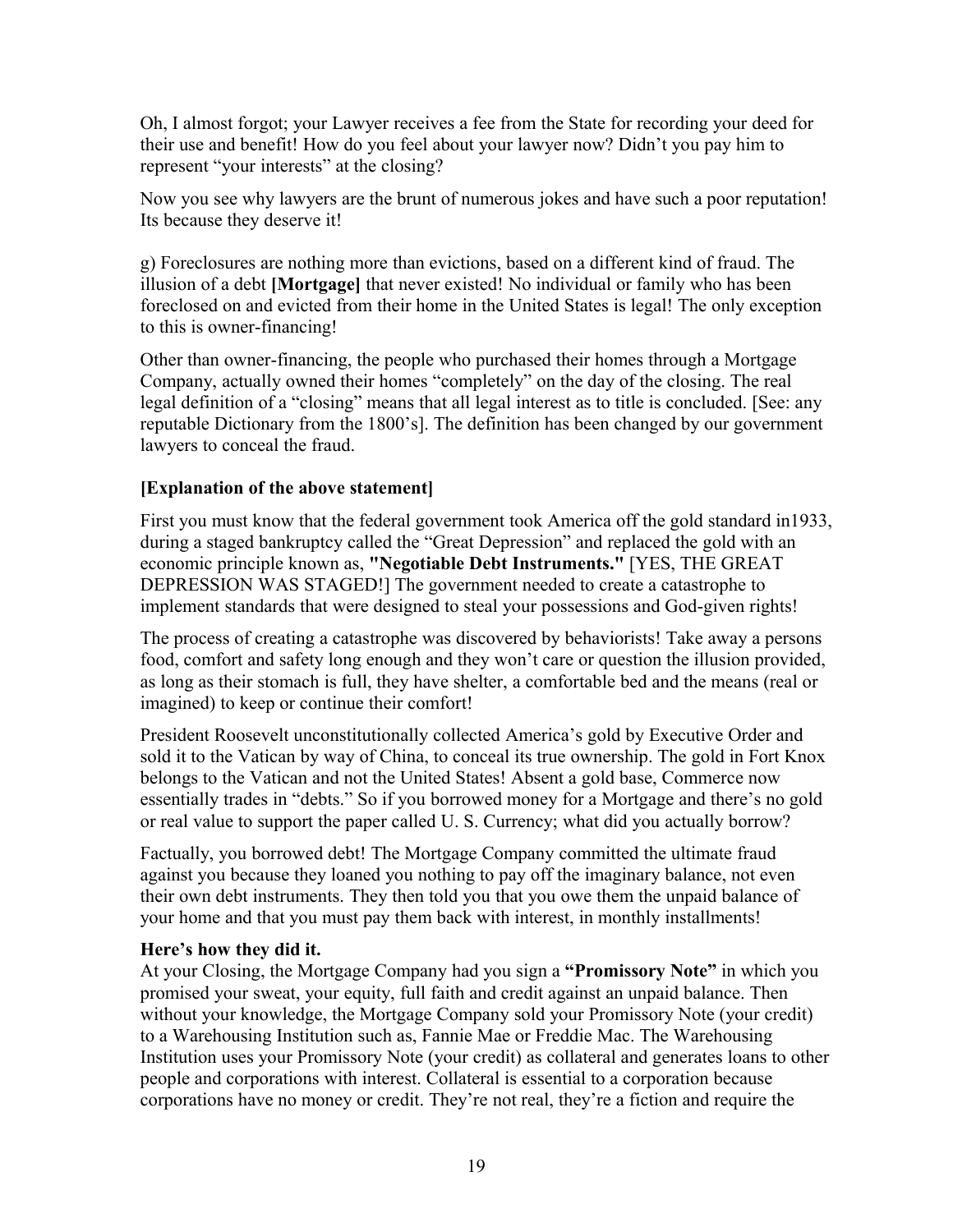sweat, the equity, the full faith and credit of living individuals to breathe and sustain the life of the corporation. Corporate Governments operate under the same principle.

The Warehousing Institution makes money off the "Promissory Note" (your credit) and even though the profits made are nothing more than new (Negotiable Debt Instruments), those instruments still have buying power in a (Negotiable Debt Economy). These debt instruments are only negotiable because of the human ignorance of the American people and the human ignorance of people in other countries of the World, who have all been lied to, told this has value, and the people don't know the difference!

Did you ever give your permission to the **Mortgage Company** to sell your credit? So where is your cut of the profits? If the Mortgage Company invested **nothing** of their own in the purchase of your home, why are you making a monthly Mortgage payment to them with interest? And where do they get off foreclosing on or against anyone or threatening to foreclose?

They do it by fraud and the **Masters and their Agents** (the governments, the courts and the banks) all know it! Everything done to us and against us is about sustaining their lives, the lives of the corporate governments they command and to keep **"We the People"** under their complete control! They accomplish this control by taking away or threatening to take away your comfort and independence! They all use fraudulent means, disguised as law!

**Note:** When you applied for a Mortgage, the Mortgage Company ran a credit check on you and if you had a blemish on your credit record, they charged you points (money) to ease their pain and lighten the risk (a credit risk) of their loaning you a Mortgage! More Fraud! Why are you paying points, when they never loaned you a dime! The credit report is just another scam. If you have a high credit report, the government and banks identify you as an "Obedient Slave" and yet your "Promissory Note" sold for the same value as the "Promissory Note" endorsed by the man who is (a credit risk)! Credit didn't matter. The fact that you are a living person is what matters!

### **More Fraud:**

The **Mortgage Company** maintains two sets of books regarding your Mortgage payments. The local set of books, is a record that they loaned you money and that you agreed to repay that money, with interest, each month. The second set of books is maintained in another State office, usually a Bank because the Mortgage Companies usually sell your loan contract to a Bank and agree to monitor the monthly payments in order to conceal the fraud!

In the second set of books, your monthly Mortgage Payment is recorded by the bank as a savings deposit because there is no real loan! When you pay off the fraudulent mortgage, the Bank waits (90) days and then submits a request to the IRS. The request states: "That someone, unknown to this facility; deposited this money into our facility and has abandoned it! May we keep the deposit?" The IRS always gives their permission to the bank to keep the deposit and your hard earned money just feathered the nest of the Rockefeller, Rothschild and eleven other wealthy families in the world!

Equity Law, which once controlled Americas' Corporate Courts, has been replaced with Admiralty/Maritime Law, pursuant to Title 28 of the United States Code and the Judiciary Act of 1789. This is the Law of Merchants and Sailors.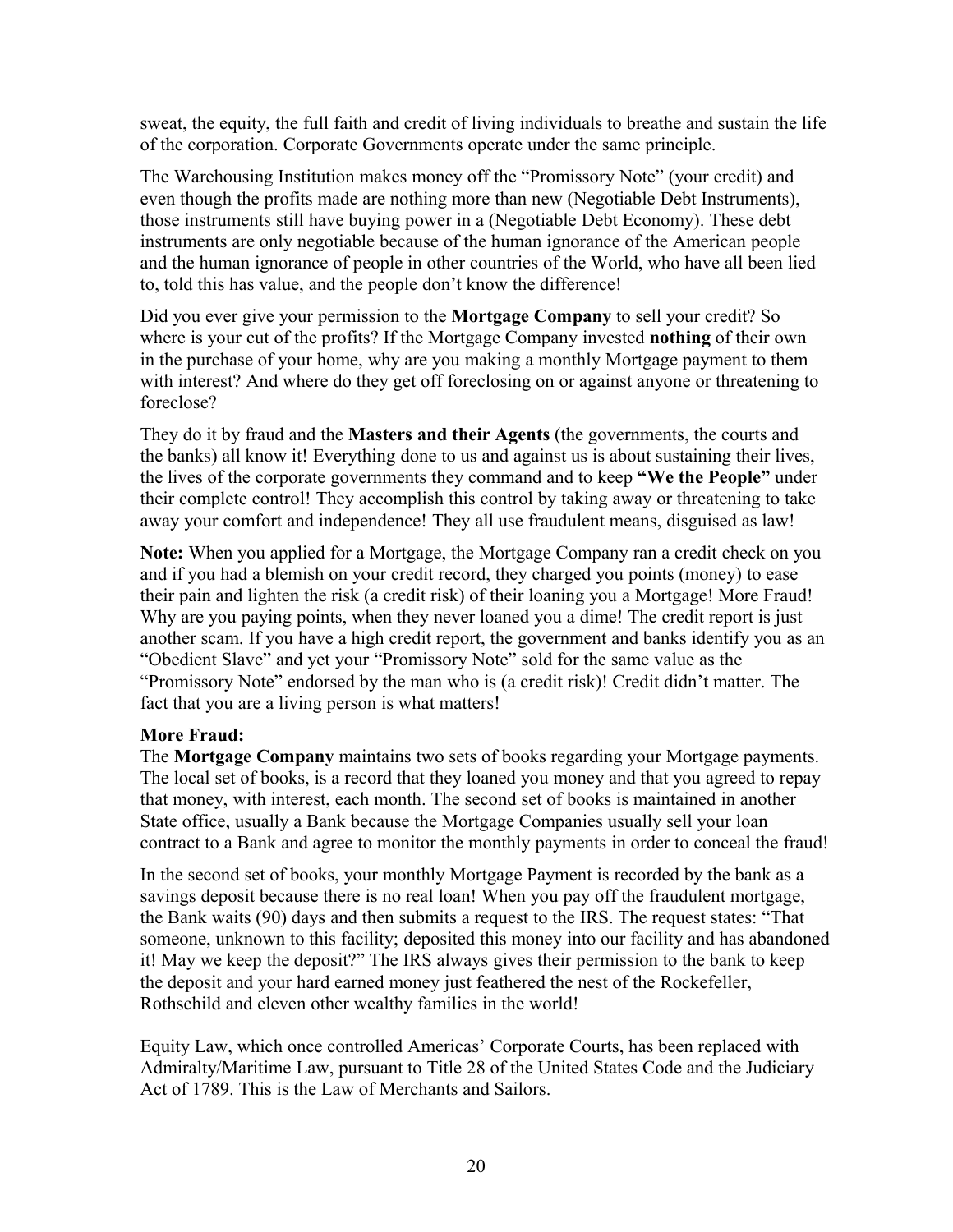Under Admiralty/Maritime Law; the Courts presume you owe the Mortgage or the Tax or that you committed a crime defined as a Criminal Statute and it is your obligation to prove you're innocent! (This means, you're guilty until you prove you're innocent), which is the same standard and procedure used in a Military Court Martial. Haven't we always been told that, "You are innocent - until proven guilty?" Lies, Lies and more Lies!

We are not free men; we are slaves, and bound to our Masters by adhesion contracts and secret Trusts. The goal of the Masters and their (agents) our elected officials, is to keep the people oppressed and subservient to them! As the Masters agents, they utilize propaganda techniques through government controlled schools; churches; the media and mind control by force and or the threat of force through the courts and police enforcement!

Police officers in America have been pumped full of more bullshit than a manure spreader and because of their trust, public school conditioning and training, they haven't the ability to see what is going on! Many have been conditioned by previous military service, not to think for themselves but just follow orders, which makes many of them as dangerous as a Terrorist! Now ask yourself; who are the real Terrorists in America?

Guess what; "the Constitution isn't for the Police either" and still they are forced to swear an oath to defend it!" The more regulations, statutes and codes created, and the greater the number of regulatory officers and agencies created to enforce them; the greater the Masters control over their Slaves and that is mind control by force and threat of force, by the very people we rely on, to protect and serve!

At some point in history the foreign Agents in control of our Federal Government, decided that they needed to create Federal Police Agencies to protect them! I can't blame them! If I was a part of a conspiracy that could result in the American people hanging me for Treason, I'd want bodyguards too! Now, if you are one of these public officials; how do you justify the employment and expense of bodyguards, when nobody is trying to injure you, and you don't want anyone to know that you are committing Treason? Instead of confessing your motives; you must find a way to accomplish your objective and blame it on someone else!

HENCE: The birth of a bad law, **The Volstead Act** and the beginning of **"Prohibition!"** Enterprising people began to make money and others organized. Those who organized became mobs and when the mobs began killing each other, the free lance boot-legers and innocent people in drive by shootings; our federal officials sat back and enjoyed the show! They did absolutely nothing until the public was literally breaking down the doors of the Capitol Building: [Just like they had planned it!]

The FBI existed before this time. They were a small investigative unit under the Attorney Generals Office. The Agents had no arrest powers and were prohibited from carrying guns. Their only authority was to investigate federal employees and make reports to the attorney general, who then decided if the matter was serious enough to concern the government and whether to prosecute the employee! The FBI was eventually armed, expanded and provided national jurisdiction to fight the gangsters! None of which would have been necessary had it not been for The Volstead Act! Slowly, the agency has grown into the giant it is now and ironically; the Legislature never authorized their expansion. Everything was done by the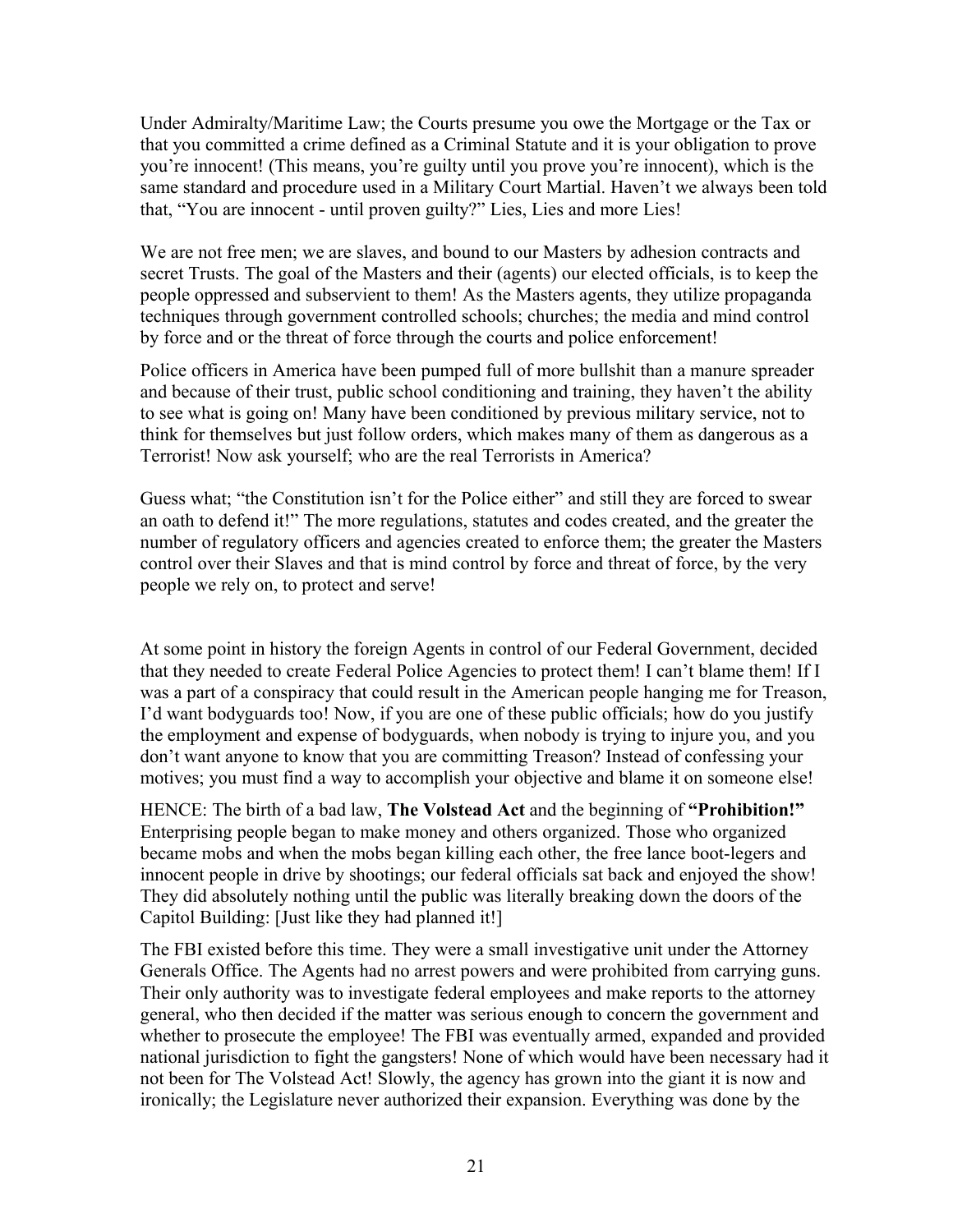AG administratively! Where does it say in the Constitution that a federal employee has the authority to create law, create a police authority or expand a current one?

Do you see how our government has circumvented the restrictions placed upon them by the Constitution and manipulated the American people? Every catastrophe, calamity or disaster has been planned and financed by our so-called public representatives with an ulterior motive in mind. The creation of Homeland Security was done in the same way! A Terrorist attack was staged by hired men having connections to the Middle East. I'm not going to go into the conspiracy, other than to say that President Bush and the FBI were as guilty as the men who high-jacked the commercial airplanes! The director of the FBI confessed to the Congress of his Agencies involvement under Presidential Order. He was relieved of his position and Congress took no action against President Bush and the media did not report any of this to the American people! Treason charges were filed against President Bush, Vice-President Cheney and the FBI by a two star General from the Pentagon and no action has ever been taken and nothing was ever reported to the American public, upon the orders of President Obama.

This was just another government catastrophe designed to make you (the public) beg the government to come to your aid and protect you! Each time one of these catastrophe's are staged; our representatives steal more of our liberty and freedom from us, but America doesn't care because now they feel safe once again! And that's what these foreign Agents want us to believe and feel!

We complain today that government has eroded our rights! It's true because we were lied to directly and indirectly and told to believe something other than truth! The correct term here is: "Propaganda" and all government controlled entities and institutions mentioned, are quite expert in the use of it! When I was a child; during a period labeled "the Cold War;" I remember my teacher's telling the class how expert the Communists are in the use of "propaganda!" I can say now with absolute certainty that no one is as expert as the American government! In fact I believe that our government officials taught the World!

I don't blame my teachers. Most of them were subjected to and spoon fed the same propaganda under direction of these foreign Agents and corporate entities that now employ them. Our teachers are simply spoon feeding our children with the same propaganda that was fed to them! Naturally, if a teacher becomes too creative and steps outside the box, or thinks outside the box, the penalty for such creativity is the termination of employment, their future profession and benefits! Generally, the reason used for termination is: "Failure to adhere to the established curriculum and or meet the needs of this establishment!" Who established the needs and curriculum? Why the government agents under the U. S. Department of Education, acting through the foreign Agents representing the Masters!

During the Bush Administration, a Treaty called the North American Alliance was negotiated and signed but the content was not reported to the American public. The Treaty guarantees that the boundary lines dividing Mexico, the United States and Canada will dissolve and become one country to be called North America, upon the installation of the New World Order Government! The currency for North America is being manufactured by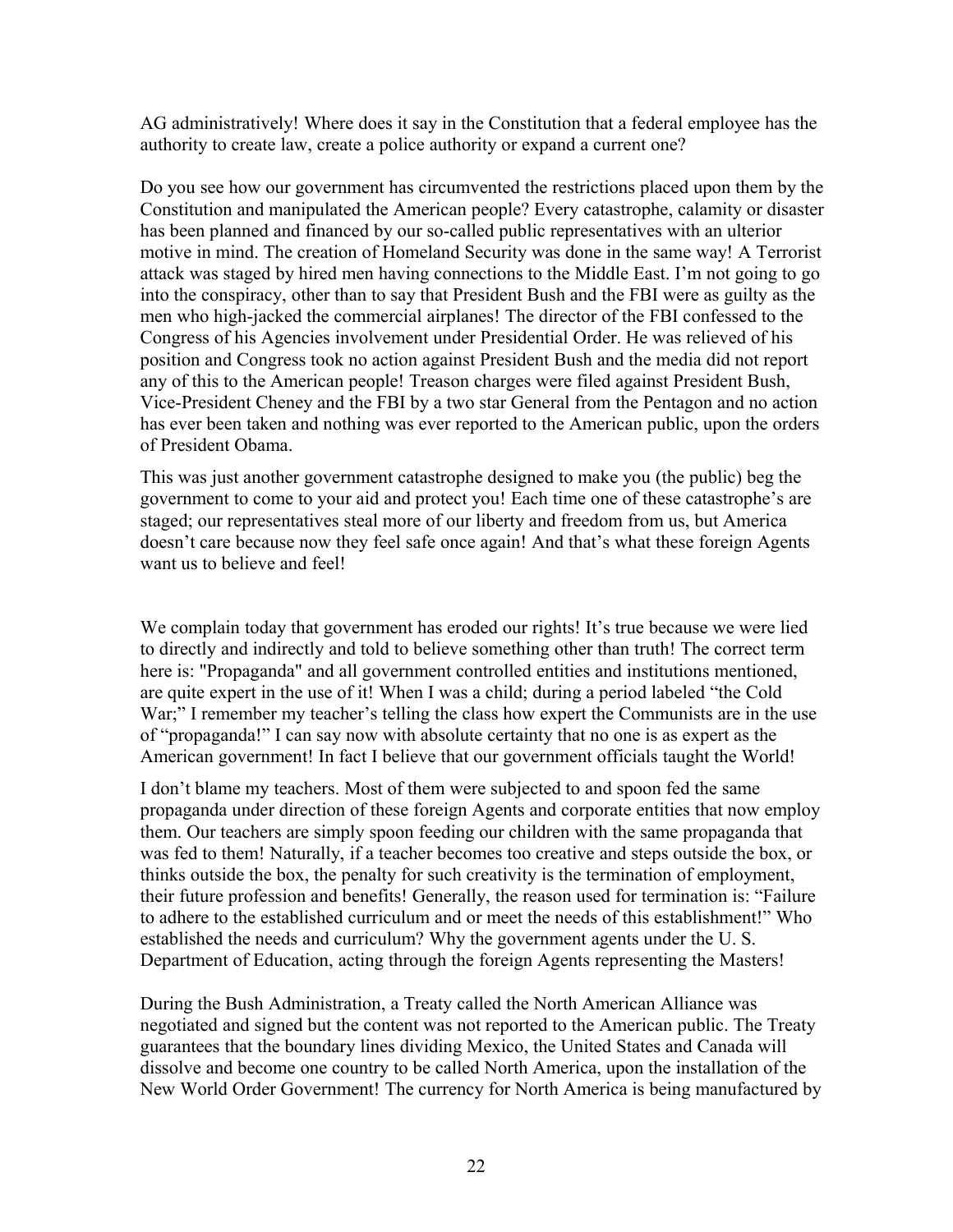the United States Mint. They are gold coins called AMEROS. I have pictures of these coins being minted, that were taken by an employee and smuggled out!

Everything in your life has been controlled from birth and you're still being controlled! The free-thinkers of the world have either been murdered or institutionalized in asylums. Freethinkers are a detriment to the Masters and their Agents! They have the potential to become (Martyrs), especially if the populace begins to pay attention to what the free-thinkers have to say or teach! Look at what happened to Jesus; John Kennedy; Bobby Kennedy; John Kennedy, Jr. and Martin Luther King, Jr.! If you believe John Kennedy, Jr. was an accidental death, then you probably believe that on 911, the attack on the twin towers was a real Terrorist attack!

#### **[If you still think this way, after what you have read: Please stop reading; put your thumb in your ass and close your eyes! You are much too gullible, ignorant and brain dead to be helped and you deserve the treatment you and your family are certain to receive!]**

Contrary to popular belief, nothing has changed since the day of Jesus! If Jesus was alive today, he would be declared a Terrorist and locked up in an asylum and slowly poisoned to death through the use of drug combinations that are designed to slowly consume life instead of heal. As long as free-thinkers profess their thoughts, they will be institutionalized until their death! Society will be told that these men are dangerous and or they will be classified as Terrorists!

The entire World is a 'Slave Plantation' and is set up under this same principle by the Masters, "the high contracting powers," who have been identified in certain International Treaties as the Pope/Vatican, the United Nations, the King/Queen of (England or United Kingdom) and principals of the International Monetary Fund.

The coming of a "One World Government," which public representatives and the media have been talking about, actually began in 1790 with the passage of the Articles of Confederation! These Articles and the principles therein, were first suggested in the Magna Carta and later became the foundation of the U. S. Constitution but, **"there not for you!"**

The Capitol City of the World has been identified as New York City, according to the United States Code. The United Nations with the blessings of the Vatican, keeps the World divided and in flux, under the principle of "Divide and Conquer," and all religious orders within the United States are instructed to keep us passive! People, populations, economies, religions and political agendas of every country on earth are manipulated by the Masters, which keep each Country in a euphoric flux against the other.

# **Partial proof of such Power:**

We are presently living under the Babylonian Talmud, which was introduced to England in 1066 and has been enforced by the Pope, various Kings and every religious Order since.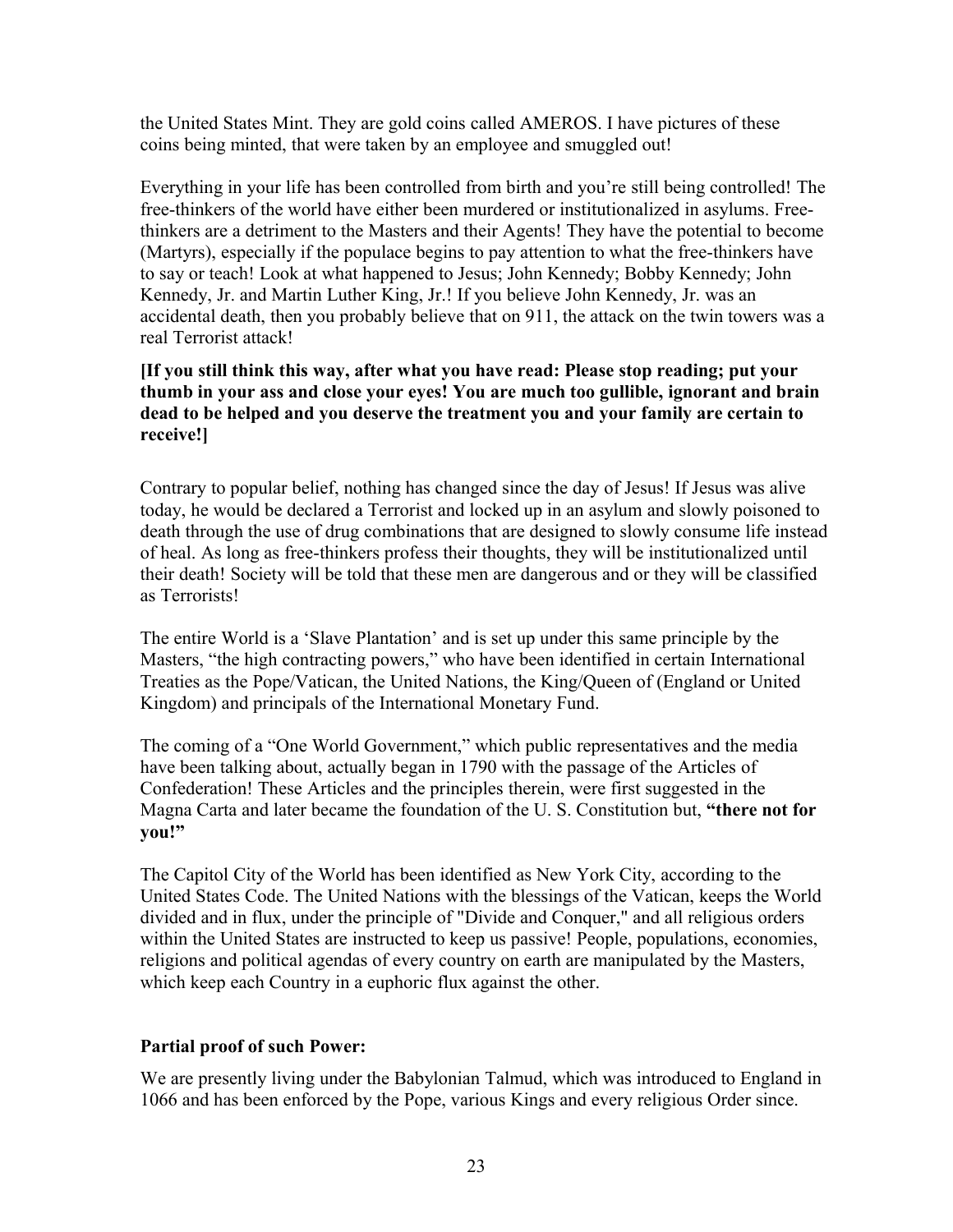This Babylonian Talmud represents total and relentless mind control in that people are taught to believe in fictions, things that do not exist [e.g.] Private International Law is now Commercial Law, which only deals in fictions; "fictions called persons, money, politics, government and authority." The Uniform Commercial Code, known as the Law of Merchants, which is 6000 years old, was derived from ancient Babylon and is now Private International Law. [See: The Uniform Commercial Code, section 1-201]. PS/ Human rights do not exist in fictions!

Prior to 1066, many of the Kings subjects [Lords and Dukes] held allodial deeds to land, which are land grants from the King or past Kings and which prevented the present King or his agents from taxing, trespassing or enforcing his will upon those subjects. Land protected by an allodial deed and improved by a home made the subjects, Sovereigns in their own right and the king of his castle. In 1066, William the Conqueror defeated England and stole the Kings Title, his lands and the lands belonging to his subjects. From William I (1066) to King John (1199), England found itself in dire straights because it was bankrupt! During this span of time, parishioners routinely passed their land onto their family or to the church without the Kings permission. So the King invoked the ancient, "Law of Mortmain," also known as "the dead man's hand," which is our modern day **probate law**.

The Pope and the Vatican objected to the "Law of Mortmain" because the King owed the Vatican a lot of gold he had borrowed and this law now prevented the church from receiving gifts of land. In 1208, England was placed under Papal interdiction (prohibition) and King John was excommunicated. King John was ignorant of the teachings of the Bible and was made to believe by Pope Innocent III, that the Pontiff was the "Vicar of Christ;" the ultimate owner of everything on earth, and the only one who could grant the King absolution for his sins; providing the King make a suitable gesture of repentance to the Pope and the Holy Roman Church!

The word "VICAR" is defined in Webster's 1828 English Dictionary, to mean, "A person deputized or authorized to perform the function of another, a substitute in office," and thereafter, all of the Popes since Pope Innocent III, pretend to be Jesus Christ on earth.

In his attempt to regain his stature, King John offered the Pope and the Holy Roman Church his Kingdom, plus 1000 gold marks each year as payment of a lease on the land, and he accepted the Pope's appointed representative [appointed ruler] and swore submission and loyalty to Pope Innocent III and the Holy Roman Church. In 1213, a Treaty was entered into between the King and the Pope. The Treaty made the King a tenant of his former Kingdom and a trustee to the Pope and the Holy Roman Church. The Kings ancestors were later appointed Treasurer of the Vatican Bank and continue to serve in that capacity to date. [See: Treaty of 1213; and the Papal Bulls of 1455 to 1492; and The Selected Letters of Pope Innocent III concerning England from 1198 - 1216, Thomas Nelson and Sons, Ltd. 1956].

In 1215, the Barons of England reacted to the loss of their rights and privileges they once enjoyed before the 1213 Treaty, and so they revolted against King John and stormed the castle. Under the threat of death, they forced him to sign a document that recognized their stature and spelled out their individual rights! The document was named the Magna Carta.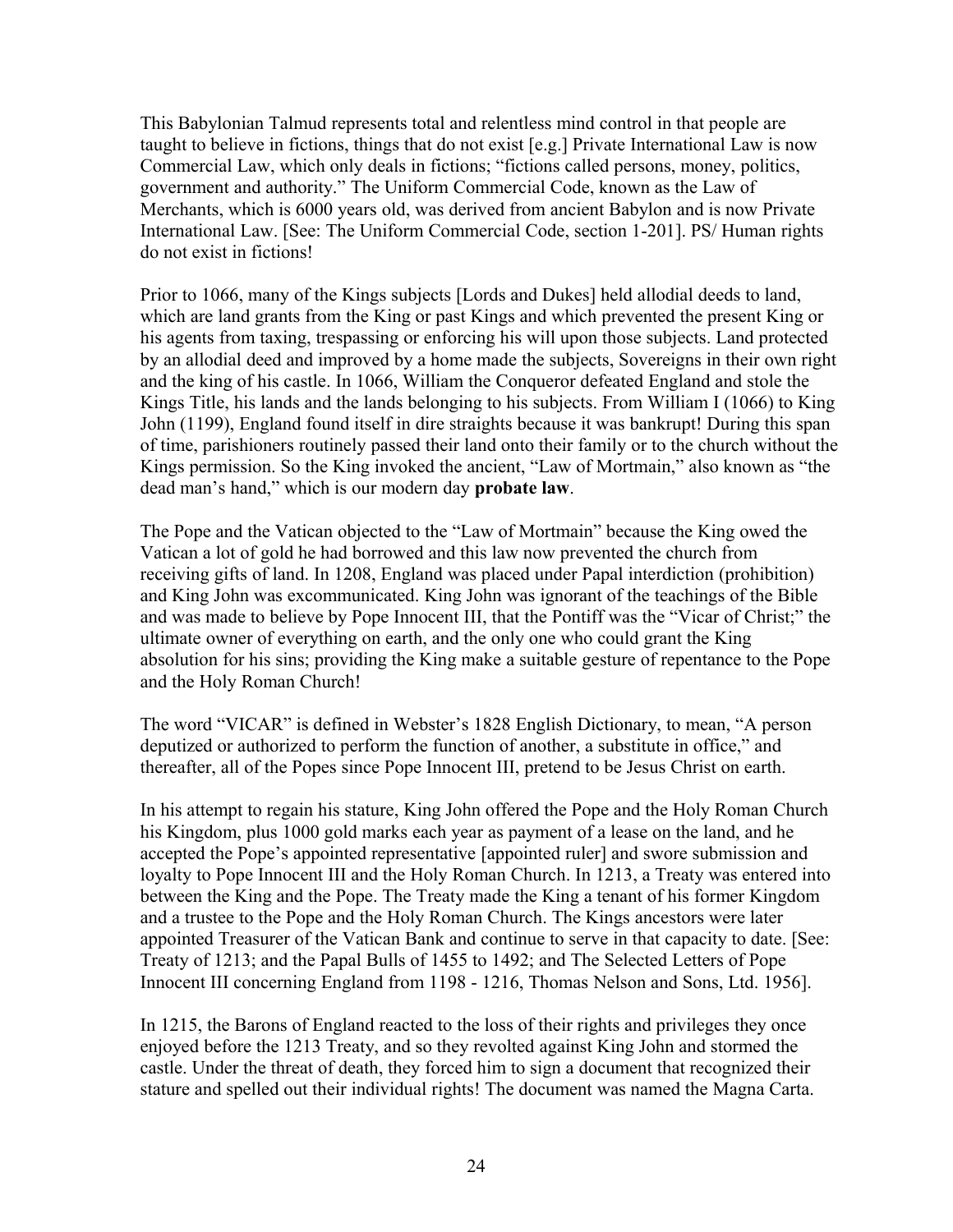When Pope Innocent III was informed by King John about the Barons revolt and the Magna Carta; the Pope condemned the document and declared it null and void. In his written declaration to the Barons, the Pope stated that, "The Declaration of Human Rights embodied in the Magna Carta, violated the tenets of the church." Imagine that--- a church that does not believe in human rights --- but has a prohibition against abortion! I believe that is called an, Oxymoron! [See: The Selected Letters of Pope Innocent III concerning England 1198 - 1216, Thomas Nelson and Sons, Ltd. 1956].

The Treaty of 1783, known as the Treaty of Peace, signed subsequent to the Revolutionary War; was a Treaty between King George, the Holy Roman Church and the representatives of the Corporate United States. The opening statement is written in Olde English and when interpreted means: "The King claims that the Pope is the Vicar of Christ and that God gave the King the power to declare that no man can ever own property because it goes against the tenets of his Church, the Vatican/The Holy Roman Church and because he is the Elector of the Holy Roman Empire." [This is why no person or company can ever own real estate in America!] And the Founding Father's agreed to that Declaration!

The Treaty of Verona, which took place on November 22, 1822, was another Treaty between the King of England, the Pope and the "high contracting powers" of the World and exemplifies the power that the Pope and the Vatican weld in the World and magnifies their interest in the Republic of the United States. It also explains what has happened to us in America.

### **The Treaty of Verona:**

**Article I:** Basically states that the "high contracting powers" [the Masters] agree and decree that all representative forms of government and governments that recognize the individual sovereignty of ordinary people, is incompatible with "divine right" and all agree to use all of their efforts to bring an end to such governments, wherever they may be found or exist. [Isn't the United States supposed to be a representative form of government, which recognizes individual sovereignty? At least that's what the Declaration of Independence promised].

**Article 2:** That the "high contracting powers" agreed and decree that freedom of the press is a detriment to there existence and all promise to adopt measures to suppress the press in all of Europe. [If Americans want to know what is happening in the United States, they need to tune into the Foreign News Service because the American Press is suppressed beyond belief, ever since the Nixon administration and the Watergate scandal. Americas Press however, will talk badly about other countries and the Foreign Press reciprocates the favor. Do you remember my earlier comment about, "Divide and Conquer?" If you want to know what is happening in America, you need to watch and listen to the Foreign Press!

**Article 3:** Convinced that religion contributes powerfully to keep the people in a state of *passive obedience*, all of the "high contracting powers" agree to take measures to insure its continuation and a written accolade is directed to the Pope for his efforts to create and continue those measures. [An example of the measures they are speaking of involves the King James Bible.]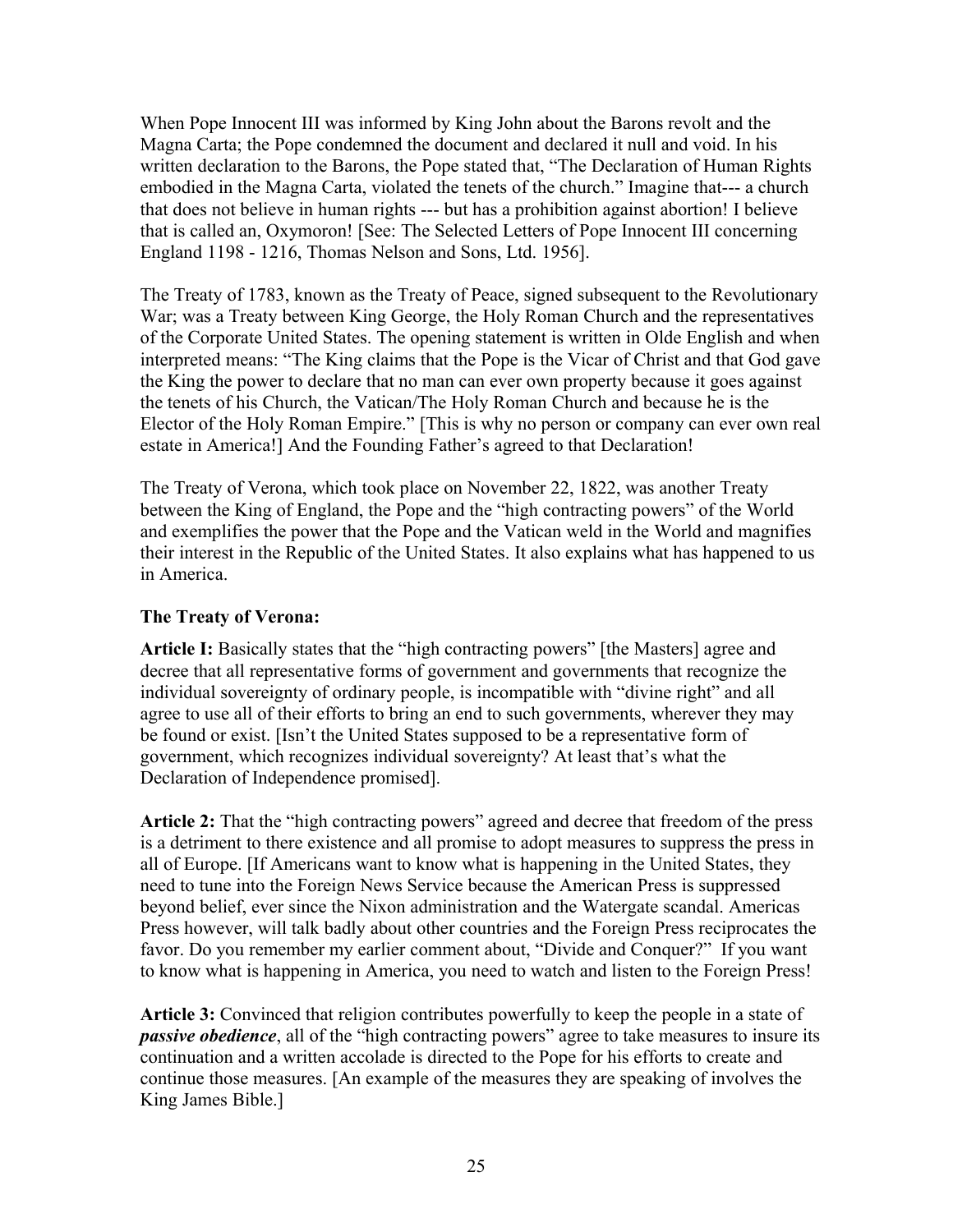**[e.g.]** The King James Version of the Bible was concocted by the King under the guidance of Pope Innocent III. [This is the same King who was convinced by the Pope, that the Pope was God's representative on earth!] This collaboration was kept secret to conceal the truth of their manipulation of the prophet's written word. If you can locate an ancient manuscript of the Bible, which predates the King James Version; you will discover that [during the crucifixion of Christ], it is written in the ancient text that Jesus said: **"Forgive them NOT, for they know what they do!"** In the King James Version, it is written that Jesus said: **"Forgive them Father, for they know NOT what they do."** The King James interpretation represents a *passive version* and is in keeping with the purpose and the accolade mentioned in **Article 3 of the Treaty of Verona.**

The King James Version of the Bible is the most popular version today and is presented to the masses by all government controlled Christian religions.

[Passive obedience however is not taught or practiced in the Muslim religion]. What was the lie our government used to explain the involvement of the armed forces of the United States and England, in the Middle East? I remember Muslim leaders screaming that this was a "Jihad," [a holy war] and our so-called leaders denied the allegations. When the American people were later questioned by the media, they responded with disdain and disbelief!

Is there any wonder why there are now Muslim paramilitary camps being formed on American soil? And when our government officials were questioned why they permit these paramilitary camps to exist; their response was, [The U. S. Constitution protects their right to exist!] I remind you that this is the same Constitution that we are not a party too; has been circumvented by our government officials and fails to protect any rights of, "We the People!" The reason the foreign Agents posing as our federal representatives, are not concerned by the formation of these camps, is because of the mass genocide planned for the American population in the fall!

Korea is now in the news for testing nuclear weapons. Our government is making Korea look like the aggressors when in fact Korea does not want to be a part of the New World Order government and they are reacting out of fear! They simply want to live their lives as they see fit and our government officials and the United Nations are trying to bully them into submission!

### **The following further exemplifies the power of the Vatican in America:**

"If the Sovereign Pontiff should nevertheless, insist on his law being observed, he must be obeyed." [Bened. XIV, De Sgn Dioec., lib., ix, c vii, n 4. Prati., 1844].

"Pontifical laws moreover become obligatory without being accepted or confirmed by secular rulers." [Syllabus, prop. 28, 29, 44].

"Hence, the jus nationale, (Federal Law) or the exceptional ecclesiastical laws prevalent in the United States; may be abolished at any time by the Sovereign Pontiff." [Elements of Ecclesiastical Law, Volume I, pages 53 and 54].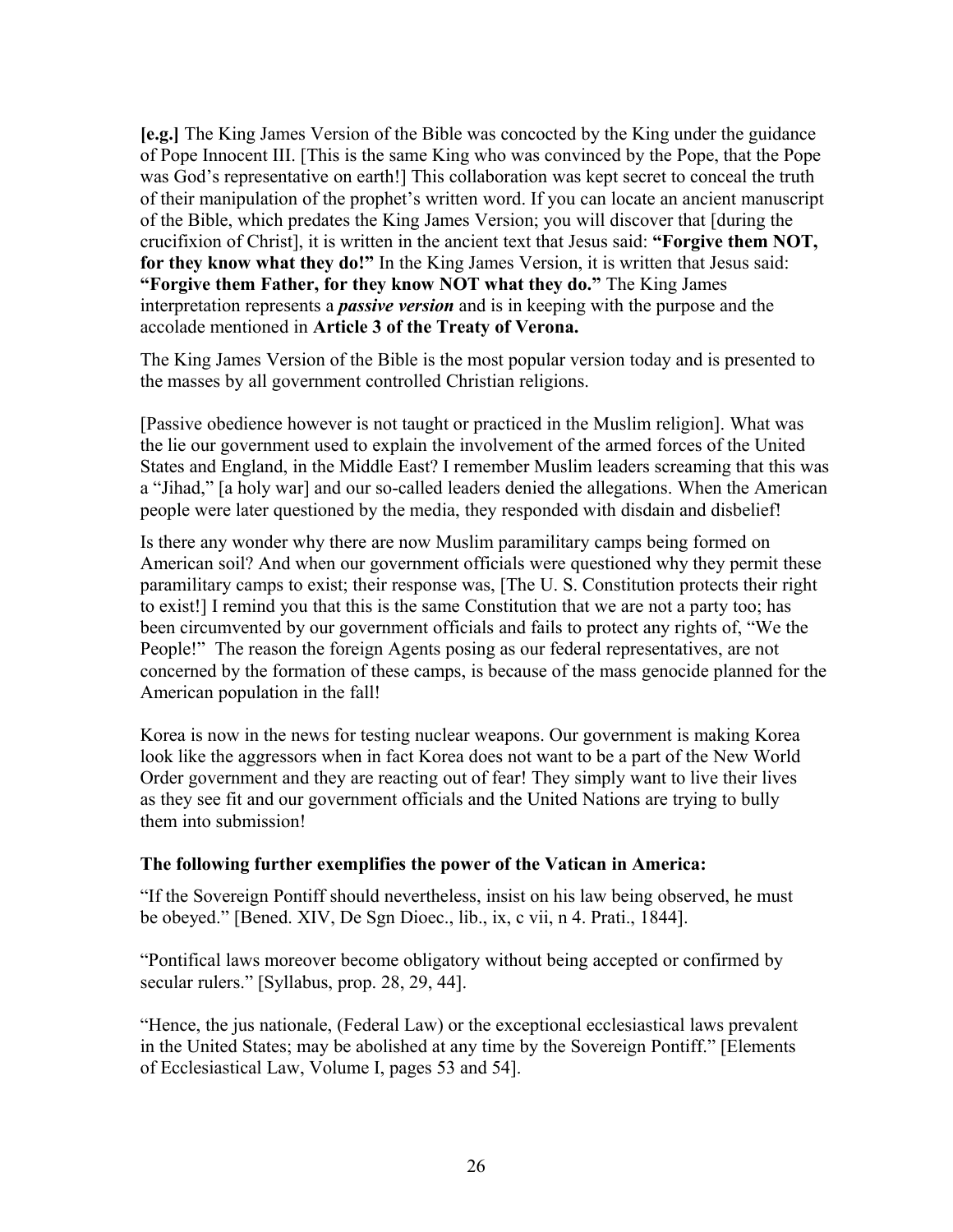[This passage is saying that the government has no authority to abolish or change ecclesiastical law in America and that only the Pope has the power to do that].

### **Keys to the Conspiracy:**

**"Alice in Wonderland,"** a famous children's story written by Leo J. Carroll, which was his pen name. The author's true profession was that of a lawyer, a lawyer who had a conscience, "another oxymoron!" Leo J. Carroll was English and was privy to the early scheme and conspiracy to destroy all the Worlds governments and eventually replace them with a "One World Government!" So he instituted his own plan to inform the Worlds population about this nefarious conspiracy, by writing about it in a children's story! He figured that parents would buy his book, read the story to their children and when the real conspiracy began to unfold; the parents would identify with his story and rise up against this evil!

Kudos to Leo J. Carroll, but unfortunately his plan was too quick and the pace of the conspiracy was too slow and methodical for anyone to make the connection!

### **Consider this information:**

**1)** During my research, I discovered a Congressional Record from the 1930's, which was a report compiled by an expert in counter intelligence hired by the British Parliament. The report detailed a plan or method to be employed by Parliament and the United States government, for the complete take over and destruction of the U. S. representative form of government! The report was sent to our Congress for review and then there was an argument from certain members of Congress who insisted that the report be recorded as "Top Secret," out of a fear of reprisal, should the American people discover its existence! The opposition members of Congress argued that the American people are **functionally illiterate** and too preoccupied with their own personal comfort, to be concerned about what we do! The report was entered into the open record of Congress and was never discovered until 2002! I have this Congressional Record in my computer documents!

# **WARNING: [BEWARE AMERICA]!**

**2)** I met a man who was once employed by Military Intelligence. He is now diseased. We became close friends and over time he confided in me something that had been bothering his conscious for many, many years! During his employment in the Military; he happened upon a scientific report by MI, prepared for the Congress. The report detailed a plan titled; **"How to reduce the population of the United States."** The conclusion reached in the report was through mass vaccinations to cure a fictitious pandemic!

**NOTE:** As of June 2009, a former scientist, once employed by a large pharmaceutical company in the United States; has disclosed that before resigning from his employer, former President Bush, signed legislation that defers and eliminates the Federal Food and Drug Administrations mandatory product testing; defers and eliminates disclosure of possible dangers to the public; and defers and eliminates civil liability on the part of the FDA and the pharmaceutical company.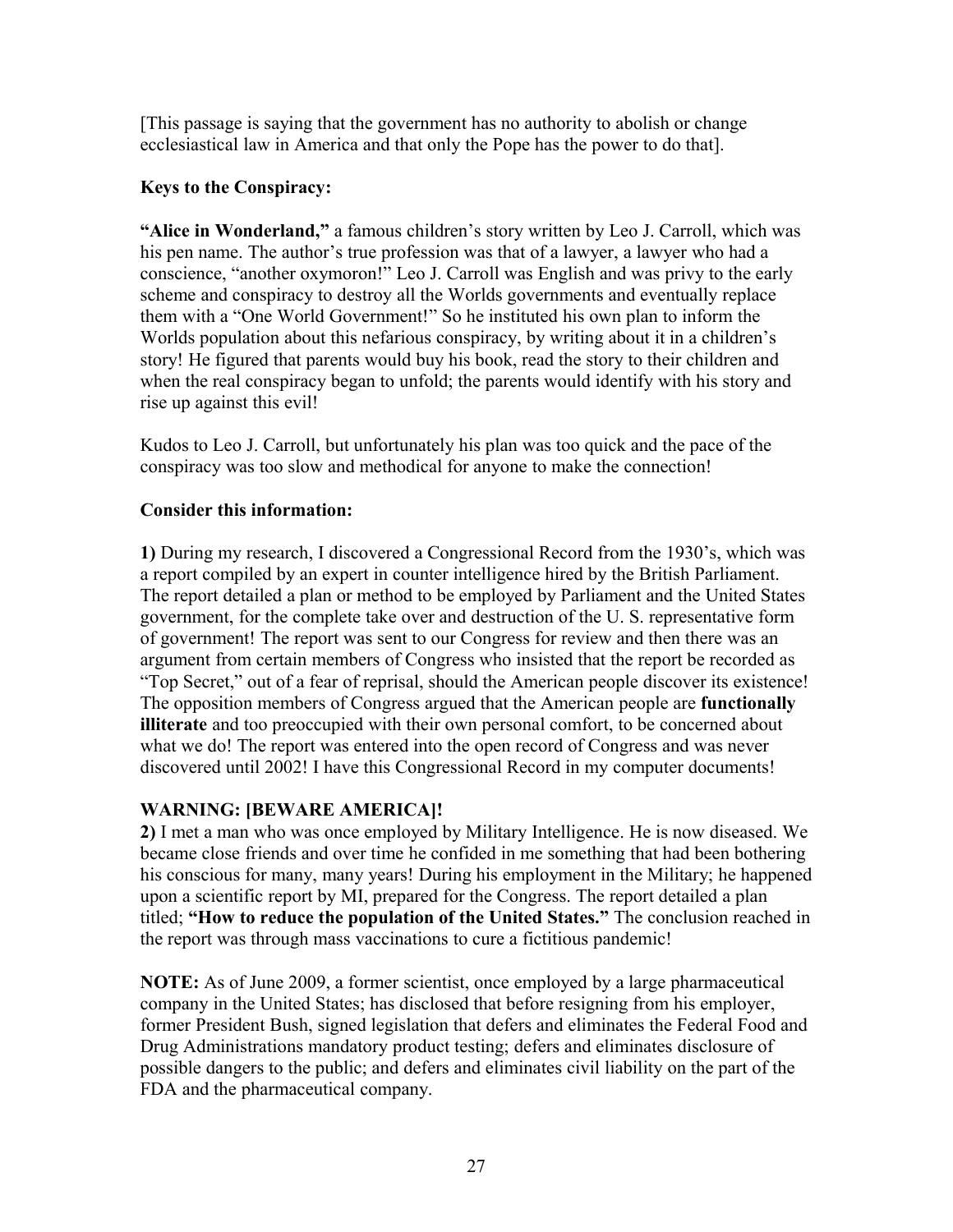**NOTE:** This scientist revealed that the President and Congress are expected to order mass vaccinations for a (fictitious swine flu pandemic) in the fall of 2009 and that the vaccine to be used; contains small amounts of Bird guano, a substance known to cause serious illness and death and in several tests, killed the lab animals that were injected! This scientist suggested that most of the soldiers, who have died in the Middle East conflict, have died from these vaccinations, but no one is talking!

**NOTE:** The people who have died of (swine flu) so far, died because they were vaccinated with the vaccine that is planned to be given to the American population in the fall of 2009 and half of the Worlds population. The World Health Organization is expected to declare a (pandemic) and will request that President Obama and Congress order mandatory vaccinations in the United States! Any one who refuses to take the **"death vaccine,"** will be arrested as a **Terrorist** and will be committed into internment camps!

As a Terrorist, no one is permitted a lawyer, a hearing or a judge, pursuant to the new Patriot Act passed by Congress after 911.

The World Health Organization is owned by and under the direction of the Rockefeller and Rothschild families! Do you now see the pattern unfolding?

**NOTE:** Police officers, Sheriff's Deputies, U. S. Military personnel and their families will not escape this mass genocide! All will be compelled to take the **"death vaccine"** right along with the rest of the general public!

My guess is that the federal or state governments will install another police authority to replace our Police, Sheriff's Deputies and Military. My belief is that they will be using army personnel of the USSR and China. These armies are now occupying former military bases in each state that was closed down under the guise of budget cuts. Fort Dix in New Jersey now occupies a battalion of the Russian Army. I don't know which bases are being occupied in the other states.

**NOTE:** One closed military base in each state, has also been converted into an "Internment Camp." The Halliburton Corporation was hired by the federal government to modify each base and install maximum security buildings. Why would the United States require so many large Internment Camps? One camp should be sufficient!

Because these camps are expected to receive thousands of innocent Americans who simply refuse to submit to the **"death vaccine!"**

**NOTE:** Homeland Security is in charge of these camps and they have been training personnel to man these facilities since 911. According to one informant, the personnel have been told that anyone committed into their custody are members of a home grown Terrorist organization suspected of inflicting biological warfare upon America! The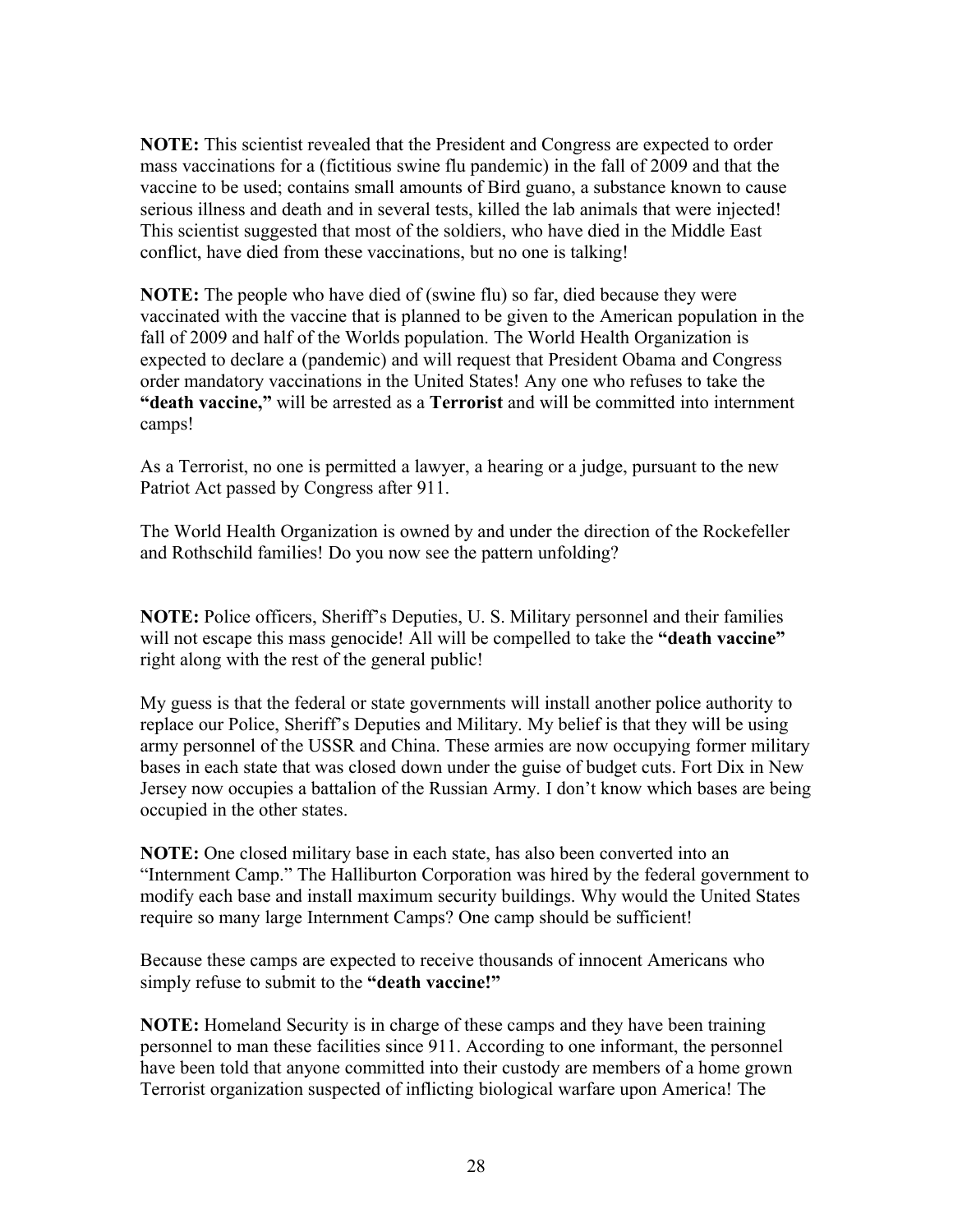innocent people shot or interned will be blamed for the planned mass genocide being committed by our own government leaders!

The "want ads" in the newspapers, and on the internet by Homeland Security, seeking to employ people to help fight Terrorism, are the jobs they are attempting to fill at these Internment Camps!

What I don't understand is why the members of the Press continue to follow Orders by not reporting anything when, from what my group of Internet Researchers have been able to determine; only members of the Congress, the Bar, Federal Police and their families will be protected and exempt from these vaccinations! The members of the press will be forced to submit to this **"death vaccine"** the same as everyone else!

**NOTE:** I have pictures of hundreds of thousands of plastic coffins purchased by our government, which are being stockpiled in New Jersey. These coffins are for the burial of dead Americans during this planned mass genocide.

I also have the statement by the scientist. He has been making Radio Announcements from a Pirate Radio Station in Chicago, attempting to warn the public of this planned mass genocide!

And I have copies of a complaint and restraining order, recently filed with the FBI, by an Australian Journalist, charging that the FDA, the World Health Organization and the U. S. Federal Government is planning a World Pandemic against the population of the earth and that the United States population is expected to be decimated! **[BEWARE - BEWARE]**

**3)** I met an elderly gentleman while living in Virginia. Somehow our conversation moved from the weather to the death of JFK and then the death of Franklin D. Roosevelt. I confessed to the gentleman that I had located Executive Orders signed by President Kennedy, six months before his assassination and that in those Executive Orders, President Kennedy disclosed that he and his brother Bobby, the Attorney General, have uncovered evidence that the Federal Reserve Bank was instituting a plan to undermine the American Economy!

President Kennedy "Ordered" the dismantling of the Federal Reserve Bank by these Executive Orders and "Ordered" that the U. S. Mint begin printing and circulating Silver Certificates to replace the Federal Reserve Notes in circulation. These facts were never presented to the special commission appointed to investigate JFK's assassination and these Executive Orders were never repealed however, the Federal Reserve was never dismantled and after JFK's assassination, the U.S. Mint ceased the printing of Silver Certificates. In the years to follow, the Federal Reserve Bank attempted to remove all of those Silver Certificates from circulation and destroy them. Only coin collectors possess any of the original Silver Certificates. The Collectors can trade or sell them between each other but they are prohibited now by law, from circulating them back into the American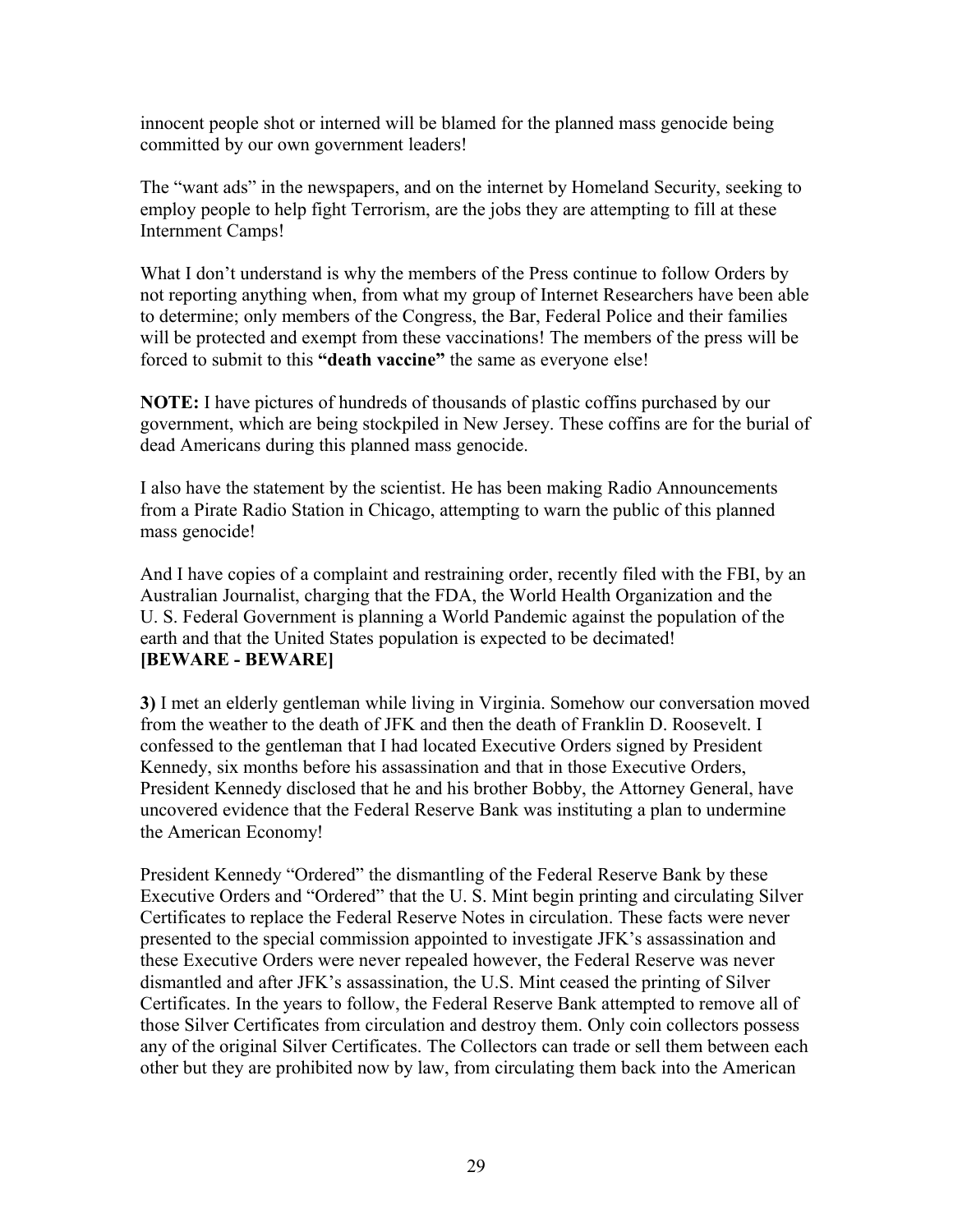economy! Imagine that, the Congress passed a law prohibiting the circulation of lawful currency!

**4)** This same elder gentleman told me that when he was a child of 12, his father was a Mortician in Washington, DC and his family resided at the Funeral Home where his father was employed. This Funeral Home was eventually engaged by the White House to embalm the corpse of President Franklin D. Roosevelt, upon his death.

The elder gentleman then asked me; "Do you know why FDR's funeral was a closed casket, when he died of natural causes?"

I didn't know the answer! Then the elder gentleman responded: "Because my father didn't know how to hide a bullet hole to the head!"

The man went on to elaborate how the Secret Service and FBI had visited the funeral home during this timeframe and made everyone swear under threat of death, not to reveal what we saw or knew! Nothing was ever reported to the public or printed about it in the history books and, "I'm too old now to give a shit about their threats!"

Just in case the old guy was simply trying to best my research on JFK; I wrote down the name of the Funeral Home and his last name, once I entered my vehicle. Later that afternoon I began to research FDR's death and burial and discovered that the name of the Funeral Home matched! I then found a censes report for Washington, DC of that year and discovered that the old gentleman's father was in fact a Mortician and he resided at the Funeral Home with his wife and two children!

**5)** Not knowing as much then as I do today; I telephoned the Washington Post and spoke to Bob Woodward, who was one of the two famous investigative reporters responsible for bringing down the Nixon Administration. I told Mr. Woodward about the possibility that FDR had been assassinated in office and was covered up! I gave him what information I could and told him that I hoped he would be able to solve this incident as well! This was seven years ago and nothing was ever printed, discussed in the Post or was ever released by any news service! Two years ago, I found the evidence of the Treaty of Verona and many other details discussed herein, which strongly suggests that freedom of the press no longer exists in America, (if it ever did!)

Some of you **"Doubting Thomas's"** may want to argue with me that: "If this is such a huge conspiracy; how is it that you and your Internet friends can research everything on computers and write about it?"

The answer is that our Masters and their government agents are quite full of themselves! They have intelligence, wealth, influence and absolute power and control over everything and everyone on this earth but, they are human and suffer the same common frailties that every powerful leader has endured since the beginning of time; **"fame and the desire for recognition!"** They can't talk or brag about their conspiratorial accomplishments while they are alive out of a fear of retaliation, which is in direct conflict with their human egos!